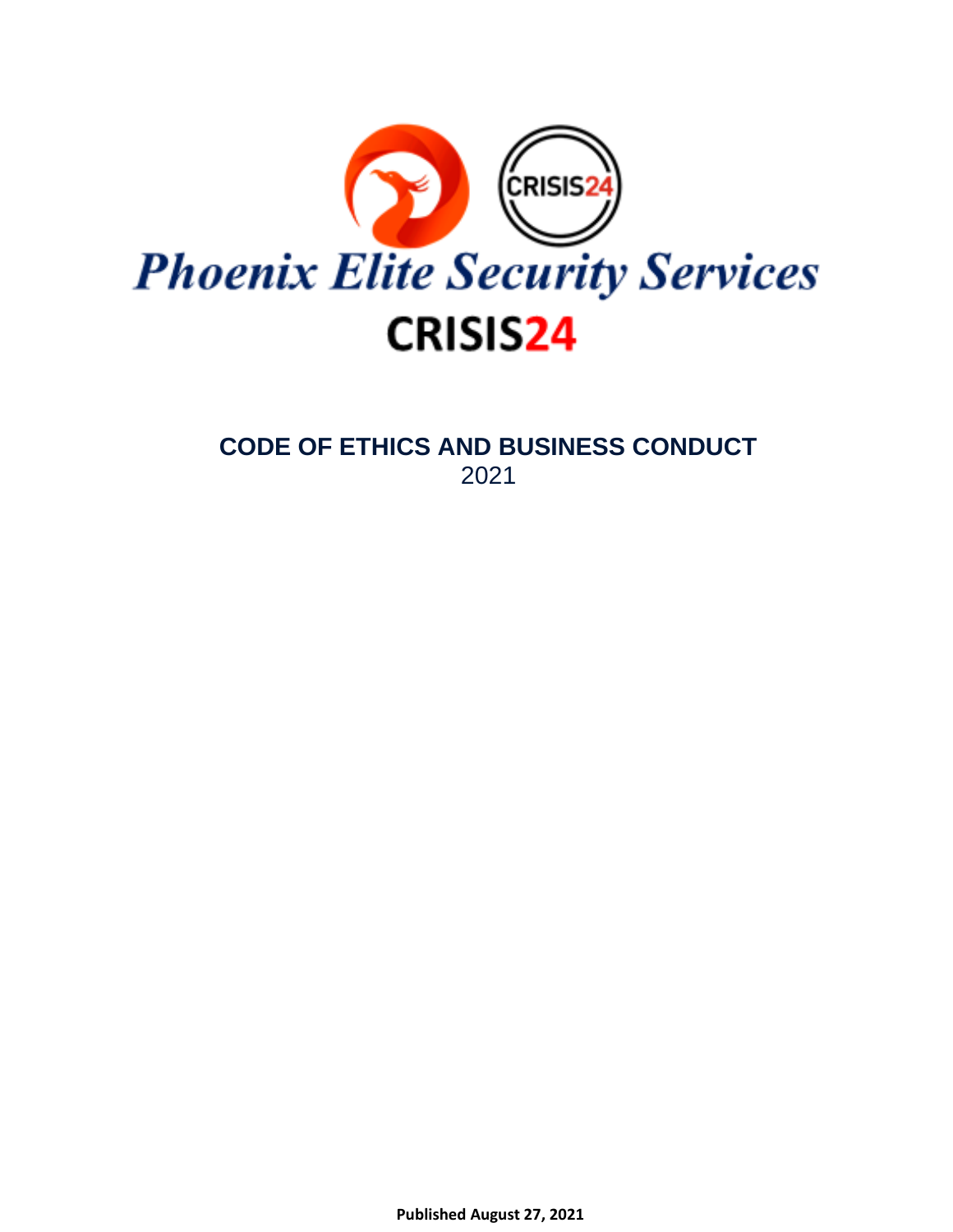#### **PHOENIX ELITE SECURITY SERVICES CRISIS24 CO. LTD. ("PESSC24")**

#### **CODE OF ETHICS AND BUSINESS CONDUCT**

2021 Edition

The most recent version of this document is available online through the Phoenix Elite Security Services CRISIS24 Co. Ltd. website on the World Wide Web

The PESSC24 Policies and Procedures identified in this Code are included only as references for Phoenix Elite Security Services CRISIS24 Co. Ltd. employees and are subject to change or elimination at the discretion of Phoenix Elite Security Services CRISIS24 Co. Ltd. Any change or elimination of PESSC24 Policies or Procedures will not change this Code. The current versions of all Policies and Procedures are available to employees on the Phoenix Elite Security Services CRISIS24 Co. Ltd. website.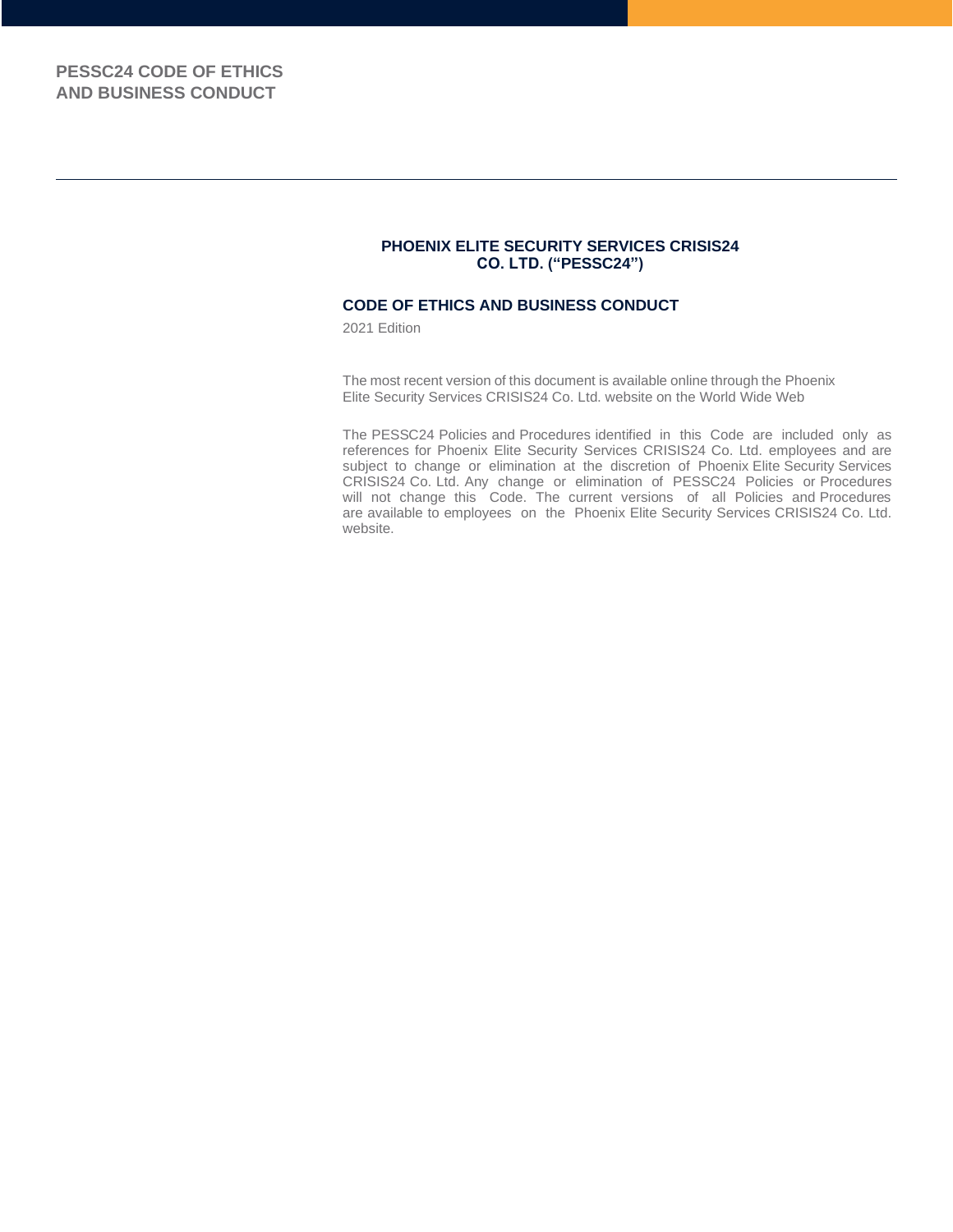## Table of Contents

|                                                          | 1  |
|----------------------------------------------------------|----|
| Phoenix Elite Security Services CRISIS24 Co. Ltd.'s      |    |
|                                                          |    |
|                                                          |    |
|                                                          |    |
|                                                          |    |
| Zero Tolerance for discrimination and/or Harassment 5    |    |
|                                                          |    |
|                                                          |    |
| Prepare and Maintain Accurate Business Records           |    |
|                                                          | 11 |
| Fully Comply with Laws Governing Antitrust, Bid Rigging, |    |
| Trafficking In Persons is Illegal and Prohibited 15      |    |
| Conduct Business Ethically Outside the United States 15  |    |
|                                                          |    |
|                                                          | 17 |
|                                                          | 17 |
|                                                          | 17 |
|                                                          | 18 |
|                                                          |    |

| Gifts, Entertainment and Gratuities for U.S. Government   |  |
|-----------------------------------------------------------|--|
| Gifts, Entertainment, Gratuities, and discounts from Non- |  |
|                                                           |  |
|                                                           |  |
|                                                           |  |
|                                                           |  |
| Hire or Retain Former Government Employees Properly 24    |  |
| Retain Consultants and Other Parties Properly 25          |  |
| Obligations of Departing and Former Employees  26         |  |
|                                                           |  |
| Protect Classified and National Security Information  27  |  |
|                                                           |  |
| Protect Company and Customer Property 28                  |  |
|                                                           |  |
| Comply Fully with Securities Laws                         |  |
|                                                           |  |
|                                                           |  |
|                                                           |  |
|                                                           |  |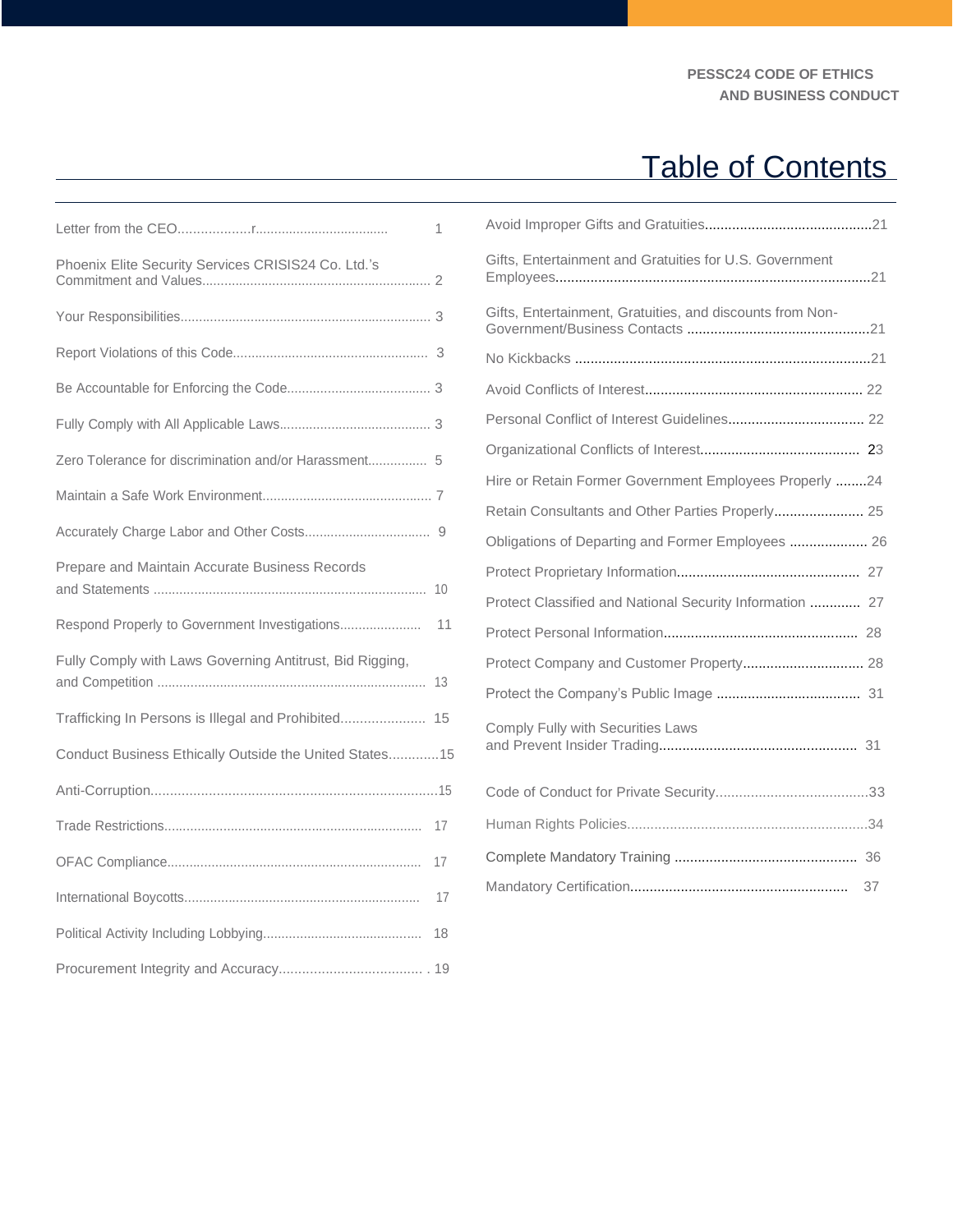## Letter from the CEO



#### **To: All Phoenix Elite Security Services CRISIS24 Co. Ltd. Employees:**

It is my pleasure to provide you with Phoenix Elite Security Services CRISIS24 Co. Ltd. Code of Ethics and Business Conduct for 2021. This is our nineth year of service to Myanmar and as in previous years, each and every action or decision at Phoenix Elite Security Services CRISIS24 Co. Ltd. will be based upon three key guiding principles: Performance, Compliance, and Conduct. This Code of Ethics and Business Conduct establishes requirements and direction to translate these principles into action, every day, and for everything you do at PESSC24. We all are expected to operate in a manner consistent with these principles and this Code. These principles are our foundation.

Compliance with all applicable laws, regulations, and best practices is essential. Our Company's reputation with our customers and the people of Myanmar requires our professional excellence, solid judgment, and uncompromising integrity. New laws, competition, budgetary constraints, technological innovations, and the increasing globalization of business make our operations even more demanding than in the past.

These increased demands serve to highlight the importance of business ethics. Cutting corners to obtain or retain business will not be our way. We will not take shortcuts; we will conduct business properly. Our challenging, fast pace environment requires an even greater commitment to our Code of Ethics and Business Conduct. **We will have zero tolerance for any violation of the provisions of this Code.**

This Code will provide a tool to help you better understand the policies and principles that drive our business and will make this a phenomenal place to work. Ultimately, the Code is designed to help you make the right decisions and to protect and preserve our business successes.

I ask each of you to read this Code carefully, to affirm its principles, and to adhere to its requirements in all of your professional endeavors. If you have any questions, please contact me at any time. We operate as a team which means no one of us is more important than the rest.

Thank you for your service and commitment to our values of Performance, Compliance and Conduct.

Mark Wilson

Chief Executive Officer

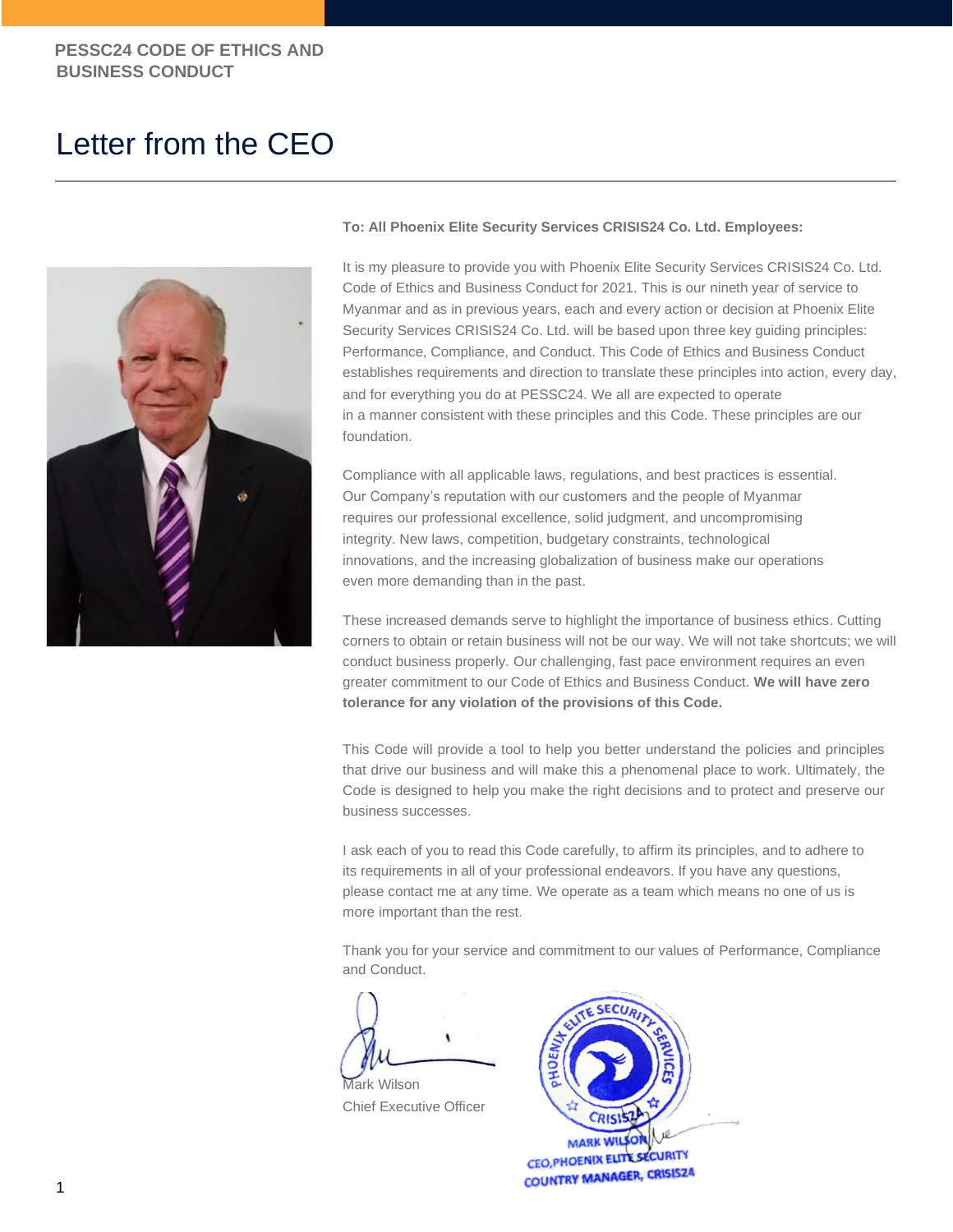#### **PESSC24 COMMITMENT AND VALUES**

It is our commitment to conduct business honestly, ethically, and in accordance with best practices and the applicable laws of the U.S. and Myanmar or in any other country in which we operate. We are guided at all times by the highest standards of integrity, whether dealing with customers, co-workers, or others. By operating each day with this commitment in mind we can provide a solid return to our investors, develop meaningful work for our sub-contractors, and create something of value for our customers.



In order to keep this commitment, we must always be guided by our Core Values. These values shape our decision-making and the way we interact with one another:

#### • **Integrity**

Ours is a trust-based business. We seek individuals who recognize the benefit of, and the necessity for, the highest ethical standards.

#### • **Accountability**

Success begins with all associates holding themselves responsible for their decisions and their results.

• **Rigorous analysis**

Those who excel here are often analytical thinkers—asking questions, conducting thorough research and understanding the facts before coming to a conclusion.

• **Collaboration**

It's important to be willing to share ideas and discuss differing points of view. Associates who succeed here recognize that collaboration in conjunction with individual effort leads the best results.

• **Humility**

Successful associates at PESSC24 prefer to focus on the benefits to the business and not their own roles. We acknowledge that none of us have all the answers and we learn from our mistakes.

#### • **Long-term focus**

We seek individuals with good judgment and the [ability to make decisions based on long-term impact on our business.](http://www.capgroup.com/careers/its_different_here/who.html)

#### • **Consistency**

We look for individuals who can exercise sensible judgment and apply their experience, training and knowledge. There's no single way to do our work, but we believe in approaching each situation with common values and an emphasis \ on serving the needs of our investors.

#### • **Respect for individuals**

We will always treat our shareholders, clients and fellow associates with respect. We rely on associates to interact with one another honestly, constructively, with enthusiasm and compassion.

The following guidelines govern our daily workplace behavior:

- **We will adhere scrupulously to the highest standards of honesty, integrity, and fairness when engaged in any activity concerning PESSC24 and its relationships with customers, suppliers, and the general public.**
- **We will comply with the spirit and letter of all applicable laws and regulations.**
- **We will deliver the highest quality service to our customers.**
- **We will avoid business dealings that violate antitrust laws, conflict of interest principles, or procurement integrity guidelines.**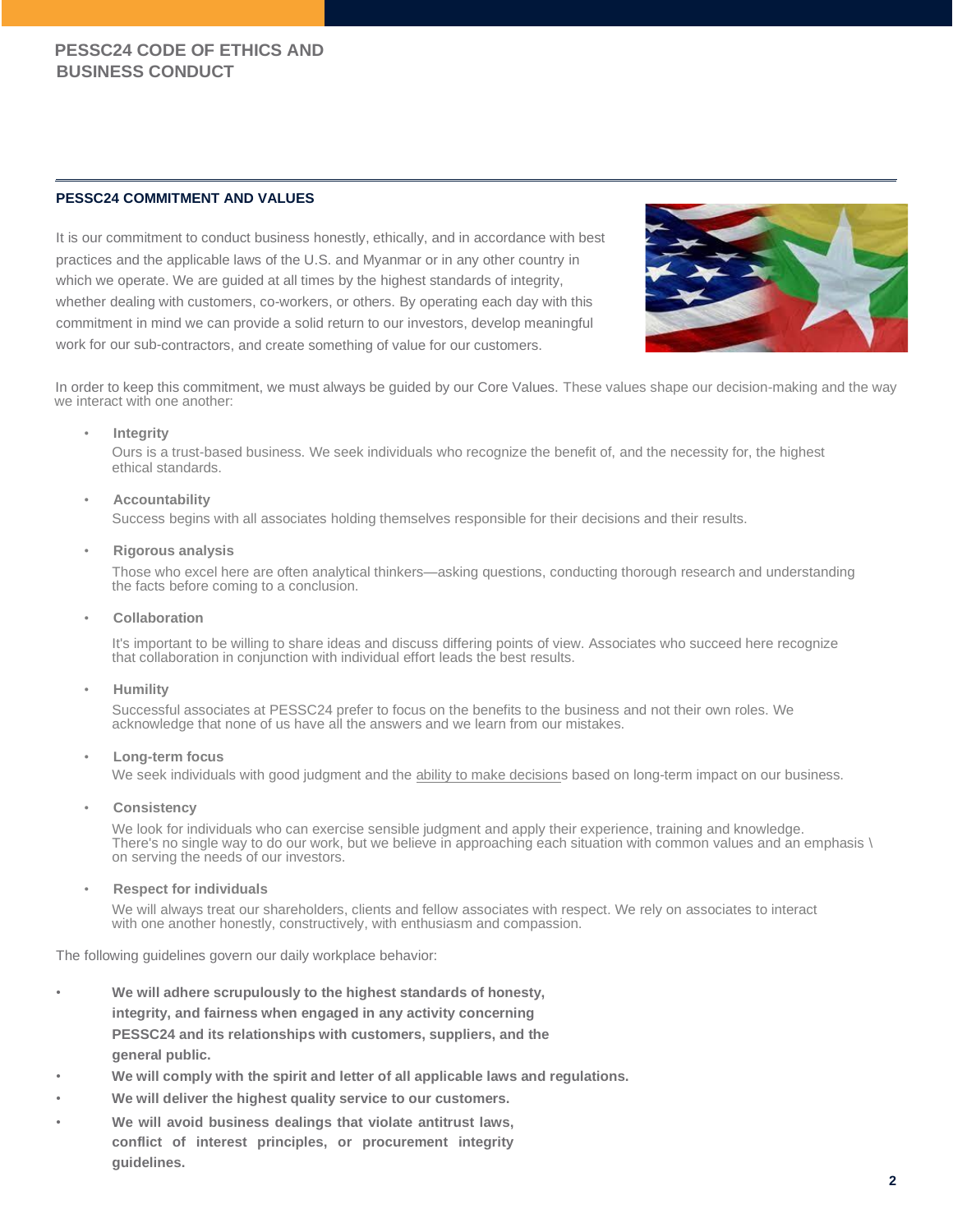• **We will offer equal employment opportunities and encourage workplace diversity and make employment decisions without regard to race, ethnicity, religion, color, national origin, gender, sex, sexual orientation, gender identity, age, veteran status, marital status, ancestry, genetic information, disability, or any status protected by federal, state, local or host country law. This applies to recruiting, hiring, promotions, transfers, terminations, compensation, administering benefits, training, disciplinary actions, performance assessments, and all other terms and conditions of employment.**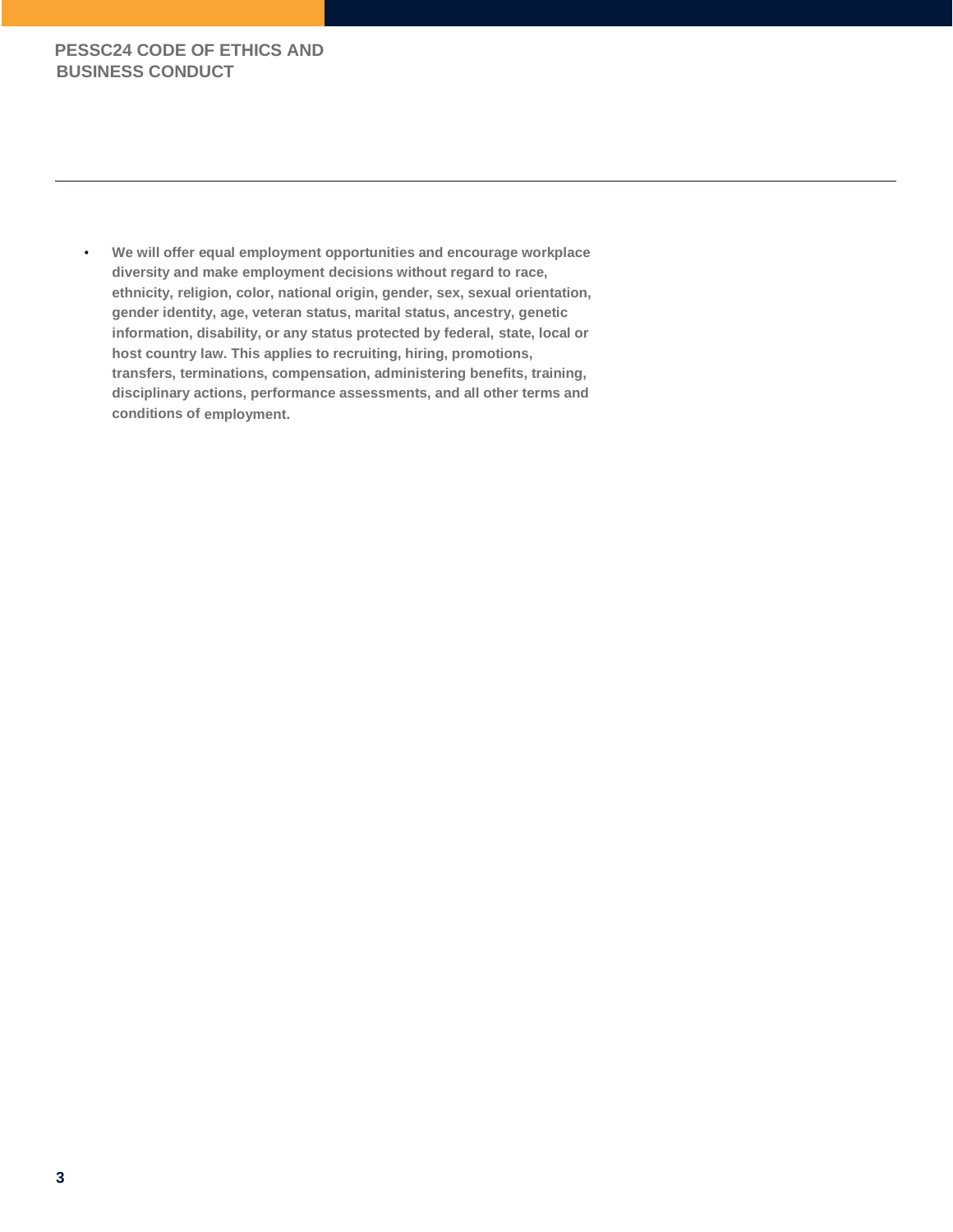#### **YOUR RESPONSIBILITIES**

All Phoenix Elite Security Services CRISIS24 Co. Ltd. (also referred to as ―PESSC24 or ―the Company) officers, directors, advisor or staff members, contractors, and agents are responsible for:

- **Reading the Code of Ethics and Business Conduct (also referred to as "the Code");**
- **Understanding the requirements stated in the Code;**
- **Utilizing available resources to resolve questions or issues of concern; and**
- **Complying fully with the Code and with the Company's policies and procedures.**

#### **REPORT VIOLATIONS OF THIS CODE**

The following channels are available to all who become aware of a violation of this Code or of any of PESSC24 policies:

**Talk to a supervisor or someone in the management chain. Talk to anyone in the Human Resources Department Contact the Managing Director**

The Company takes all claims seriously. All reports will be investigated. Claims can be submitted anonymously. No one will suffer retaliation for raising a good faith complaint through any of the avenues discussed in this Code.

#### **BE ACCOUNTABLE FOR ENFORCING THE CODE**

*You are accountable for compliance with the provisions of this Code. You are expected to raise questions if you are concerned that the standards of this Code are not being met.*

You are responsible for adherence to the standards of conduct set forth in this Code and for raising questions if you are concerned that these standards are not being met. Violations of this Code will result in disciplinary action up to and including termination of employment.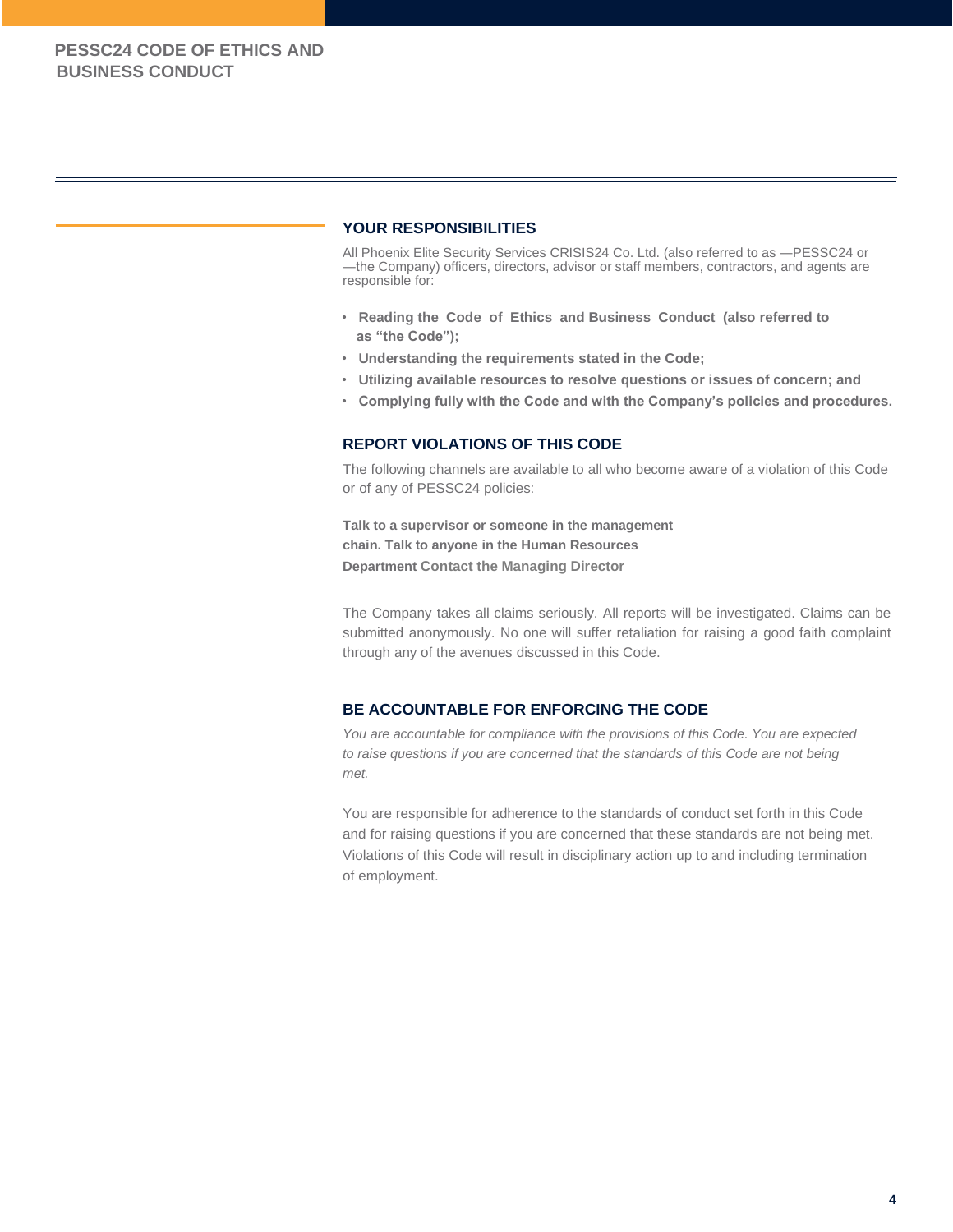Managers and supervisors must be particularly careful with their words and conduct to avoid placing, or seeming to place, pressure on subordinates that could cause them to perform in a way that is contrary to the ethical standards set forth in this Code and Company policies. If someone approaches you with a question or concern related to the Code, listen carefully and ask for clarification and additional information to ensure

that you fully understand the question or concern. If the concern raised requires that an investigation be conducted to determine compliance with the Code, refer it to one of the channels identified in the section entitled ―Report Violations of this Code.

#### **HOW WOULD YOU RESPOND?**

**Question:** An employee believes that a colleague's behavior violates the provisions of the Code of Ethics and Business Conduct. The employee does not supervise this person or have any management responsibilities. Is it okay to ignore the questionable behavior and assume that a manager will take care of the problem?

**Answer:** No. We are all accountable for ensuring full compliance with this Code. The employee should raise his/her concerns to a manager, Human Resources professional, or the Managing Director. The report can be made anonymously if the employee prefers. In all cases, however, the employee is expected to report his/her concerns. In some situations an employee may be subject to discipline if he/she is aware of a violation of the Code or Company policy, but fails to take appropriate action.

#### **FULLY COMPLY WITH ALL APPLICABLE LAWS**

*PESSC24 is committed to maintaining the highest professional and ethical standards. For this reason, compliance with the law is our minimum performance requirement. PESSC24 standards are higher and, at times, this Code establishes requirements that go beyond Compliance obligations.*

You are expected to perform all of your duties on behalf of PESSC24 in compliance with all laws, regulations, and company policies – this is a minimum expectation. The Compliance Office will always be available to help you understand the laws and regulations that apply to your job and responsibilities. It should be understood, however, that upholding our Values and this Code requires more than mere compliance with laws and regulations.

If you work internationally, you are also subject to the laws and regulations of the countries in which we do business. Any questions related to your conduct or the requirements of international laws must be referred to the Managing Director. You may also find that, at times, there is a conflict between the laws of the countries in which we operate and the laws of the United States or Company policy. In those situations, as well, you must consult with the Managing Director to receive direction on how to resolve the conflict.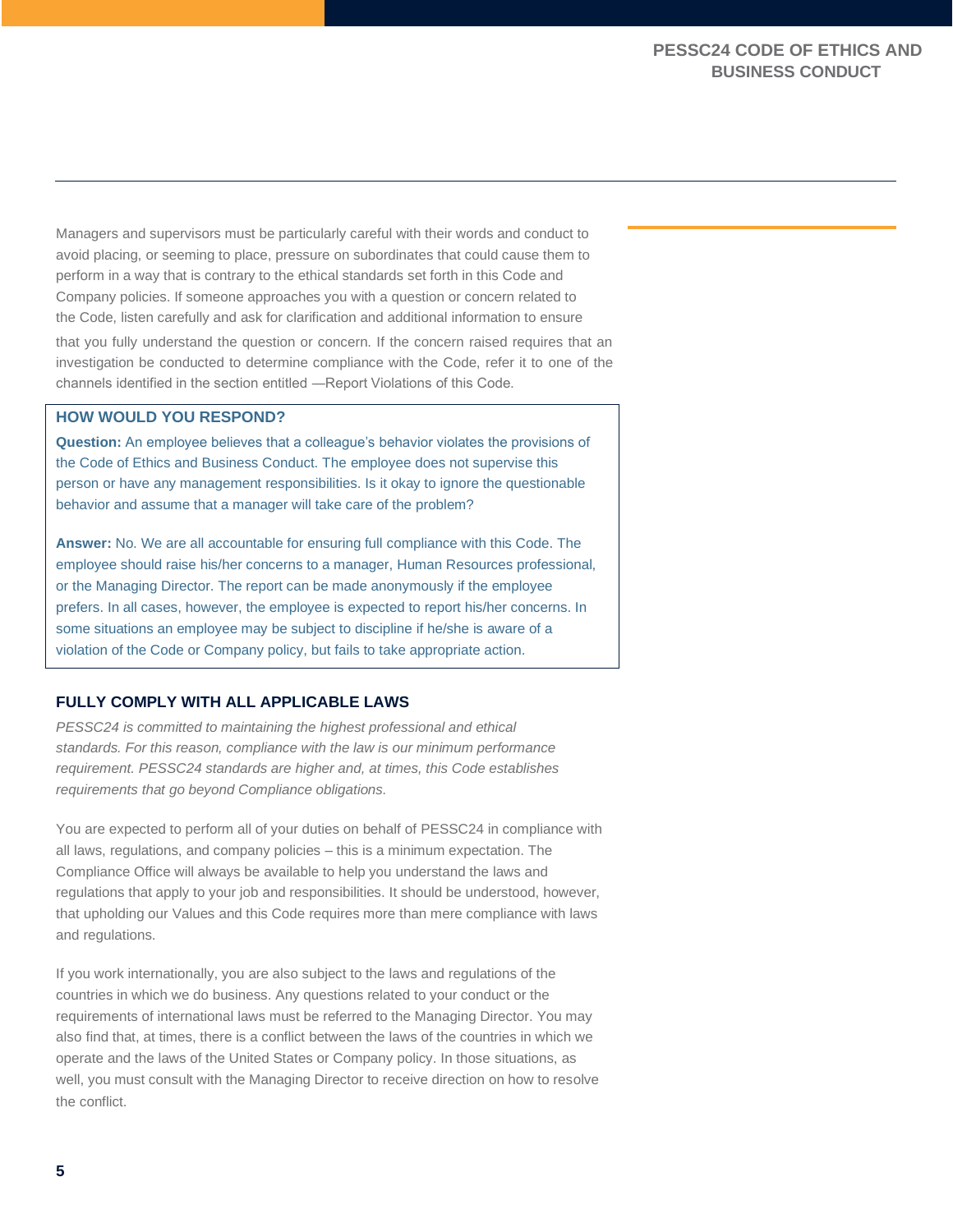#### **ZERO TOLERANCE FOR DISCRIMINATION AND/OR HARASSMENT**

*PESSC24 will provide a safe and respectful workplace without threats,*  harassment, violence, or discrimination. Respect will be an integral part of *everything we do.*

We will value diversity and promote an inclusive work environment. PESSC24 is committed to recruiting, developing, promoting, and retaining a well-qualified work force without regard to race, ethnicity, religion, color, national origin, gender, sex, sexual orientation, gender identity, age, veteran status, marital status, ancestry, genetic information, disability, or any status protected by federal, state, local or host country law.

We WILL NOT TOLERATE unlawful discrimination. Instead, we will actively seek to create a workplace in which employees, suppliers, contractors, and customers feel respected and valued. Our efforts to achieve diversity and equal employment opportunity are driven by more than compliance with the law; we firmly believe that an inclusive workplace will foster greater business success. Our supervisors and managers play a critical role in these efforts and we expect they will take affirmative steps to create a positive, inclusive, and diverse workplace.

Similarly, we have no tolerance whatsoever for harassment based on race, ethnicity, religion, color, national origin, gender, sex, sexual orientation, gender identity, age, veteran status, marital status, ancestry, genetic information, disability, or any status protected by federal, state, local or host country law. We treat all persons with dignity and respect. Further, although we are an employer with a diverse workforce subject to differing customs and standards, this policy applies to all employees. Harassment includes, but is not limited to, racist, sexist, ethnic, or other inappropriate comments, jokes, gestures, or any action or statement that demeans individuals or creates a hostile, intimidating, or offensive work environment. The Company will not allow any form of retaliation against persons who raise good faith complaints about conduct they believe violates this standard.

All PESSC24 employees deserve a workplace that is free from violence or the threat of violence. We are entitled to be treated with respect. We will not tolerate threatening, hostile, demeaning, or abusive language or behavior.

PESSC24 complies fully with the Uniform Services Employment and Reemployment Rights Act (USERRA). In compliance with this law, PESSC24 protects the job rights of employees who leave their positions to perform military service or qualified service in the National Disaster Medical System. PESSC24 also prohibits all forms of discrimination against past and present members of the uniformed services and applicants to the uniformed services.

#### **HOW WOULD YOU RESPOND?**

**Question:** An employee, a Navy Reservist, tells you he is being ordered to active duty and will soon be mobilized. He wants to protect his employment with the Company. What should you tell him?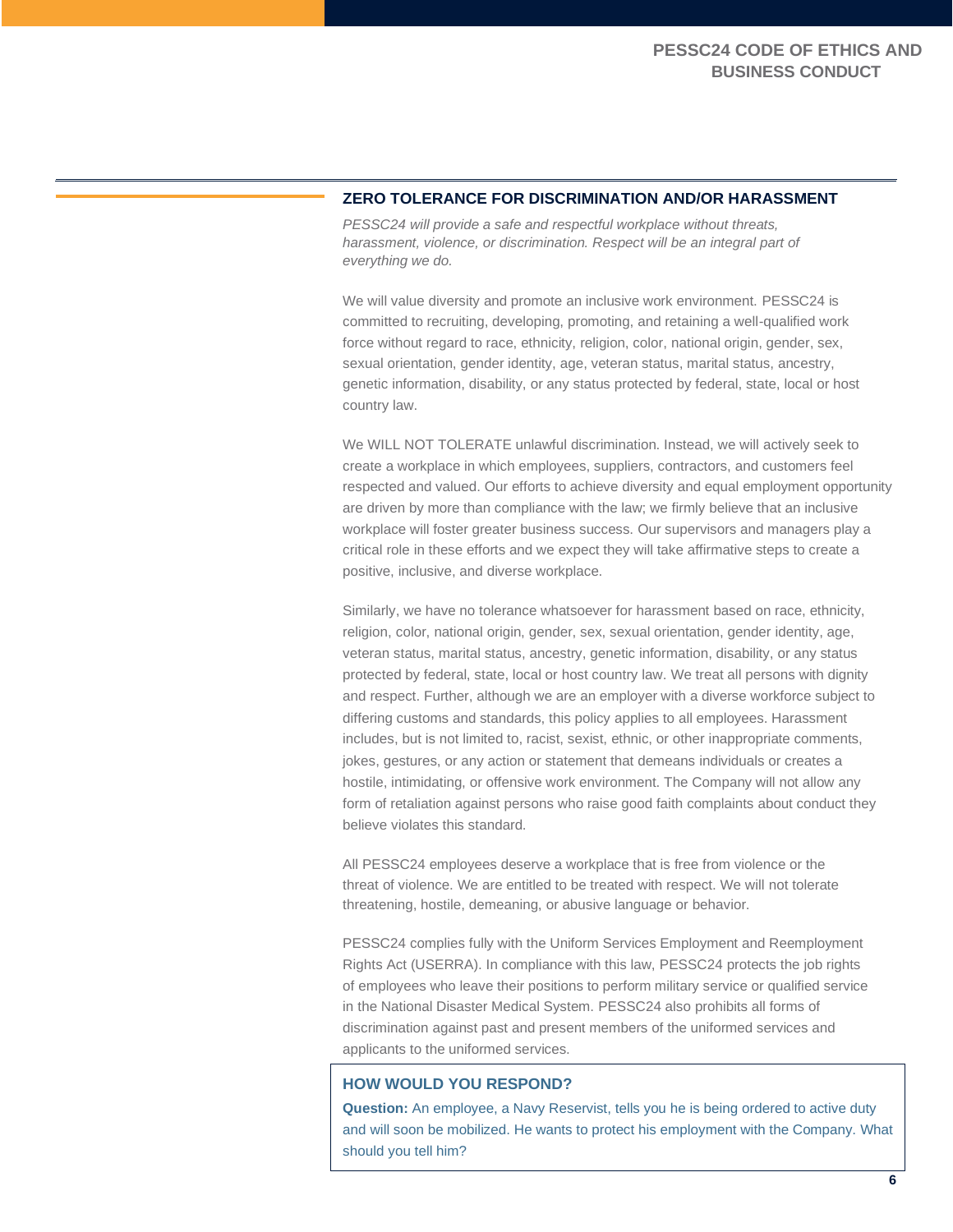**Answer:** You should remind him that PESSC24 complies fully with the provisions of USERRA. Employees who leave employment to perform service in the military have the right to re-employment as long as (1) they provide the Company with advance notice of their service; (2) the duration of their military leave is five years or less; (3) they return to work or apply for reemployment in a timely manner after the conclusion of service; and (4) they were not separated from service with a disqualifying discharge or under other than honorable conditions. You should remind the employee to comply with these requirements to protect his employment. You should also notify Human Resources for USERRA compliance, so he/she can track this employee and ensure that his rights to reemployment are protected.

**Question:** I understand that sexual harassment is an issue in the United States and other countries, but what about countries with other standards or differing cultures. Do these provisions of the Code apply throughout the world?

**Answer:** Yes. Our responsibility to treat all employees, contractors, vendors, and members of the public with respect is not limited by location. All employees throughout the world are entitled to a workplace where their colleagues treat them with dignity. Contact the Managing Director or Human Resources if you have questions about whether certain conduct is consistent with this workplace responsibility.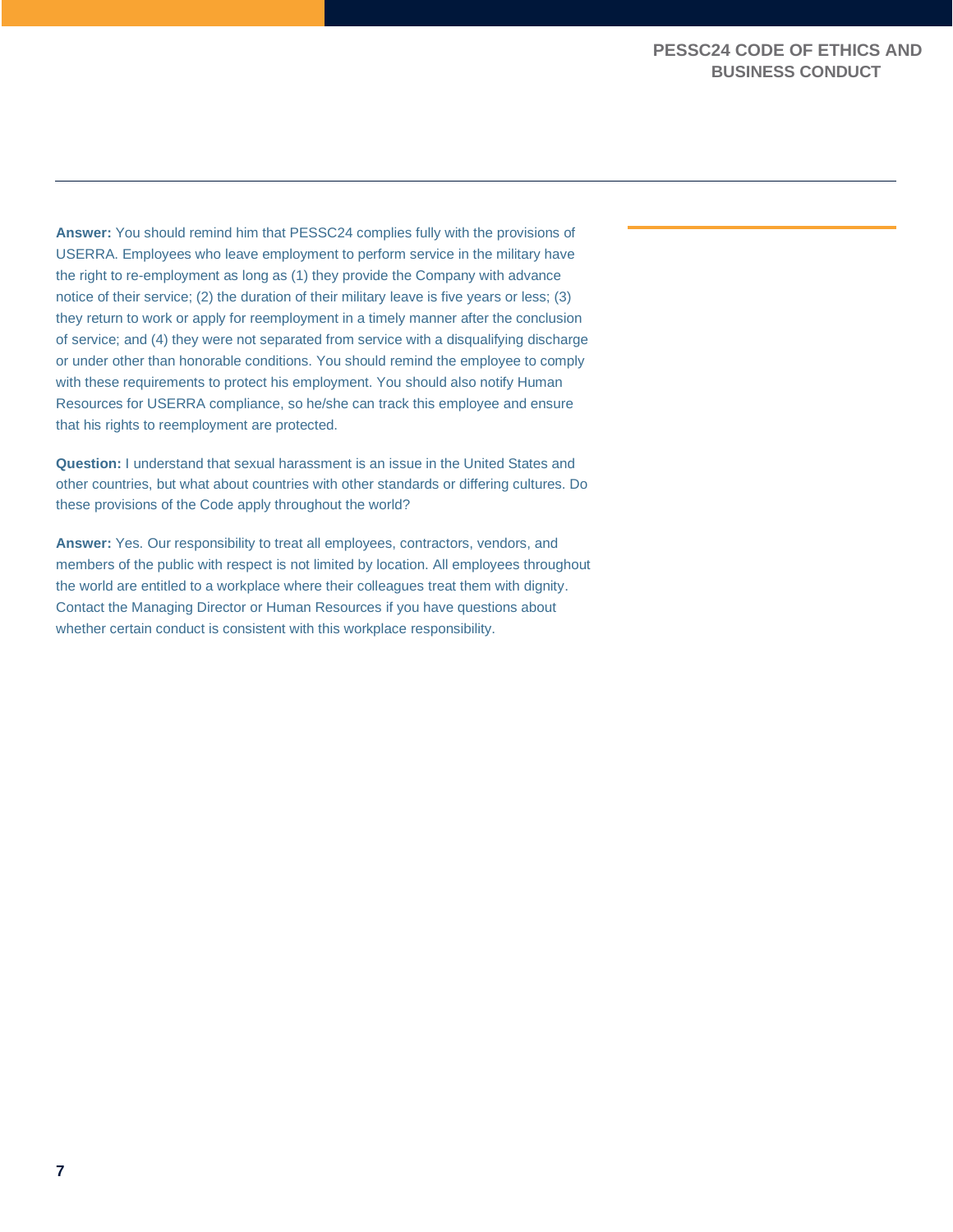

#### **MAINTAIN A SAFE WORK ENVIRONMENT**

*PESSC24 will provide all employees with a safe, healthy, drug-free workplace. We will adopt environmentally sound practices in all our worksites.*

We are committed to providing a safe and healthy work environment. Employees, officers, directors, and consultants are responsible for complying with all health and safety laws and regulations. Managers and supervisors are responsible for providing employees with the personal protective equipment (PPE) necessary to perform their jobs safely and with training regarding the correct use of such PPE. Employees are expected to use such PPE as appropriate and will be subject to discipline, up to and including termination, for failing to use PPE correctly. Employees are also expected to report immediately any work-related accident or injury to their management. Employees should direct their questions regarding workplace health and safety matters to their supervisors or Human Resources.

The Company is also committed to providing a drug-free work environment. As part of this commitment, all employees subject to random drug screening before commencing work and may be subject to additional drug testing in appropriate circumstances during their employment.

We will not tolerate the use, sale, or purchase of drugs or the abuse of prescription or over the counter medications, alcohol or other substances. Employees should notify Human Resources if they take any medication that affects their ability to perform their jobs safely. You may not possess, serve, be under the influence of, or drink alcohol while on Company property or while conducting Company business. The only exceptions to this rule permit alcohol to be served at Company functions with prior approval from the PESSC24 Managing Director, or at external events at which you are representing PESSC24. Although alcohol may be served at such events, consumption is completely voluntary, should be in moderation, and **never in a manner that would embarrass or harm the Company.** In certain parts of the world, employees are wholly prohibited from possessing or drinking alcohol and no exceptions are allowed. Employees are expected to adhere to these requirements and to report any violations immediately to their Human Resources representative.

PESSC24 is also committed to environmentally sound business practices throughout the world. All employees are expected to perform their jobs in an environmentally responsible way and to report any potential environmental hazards immediately to management.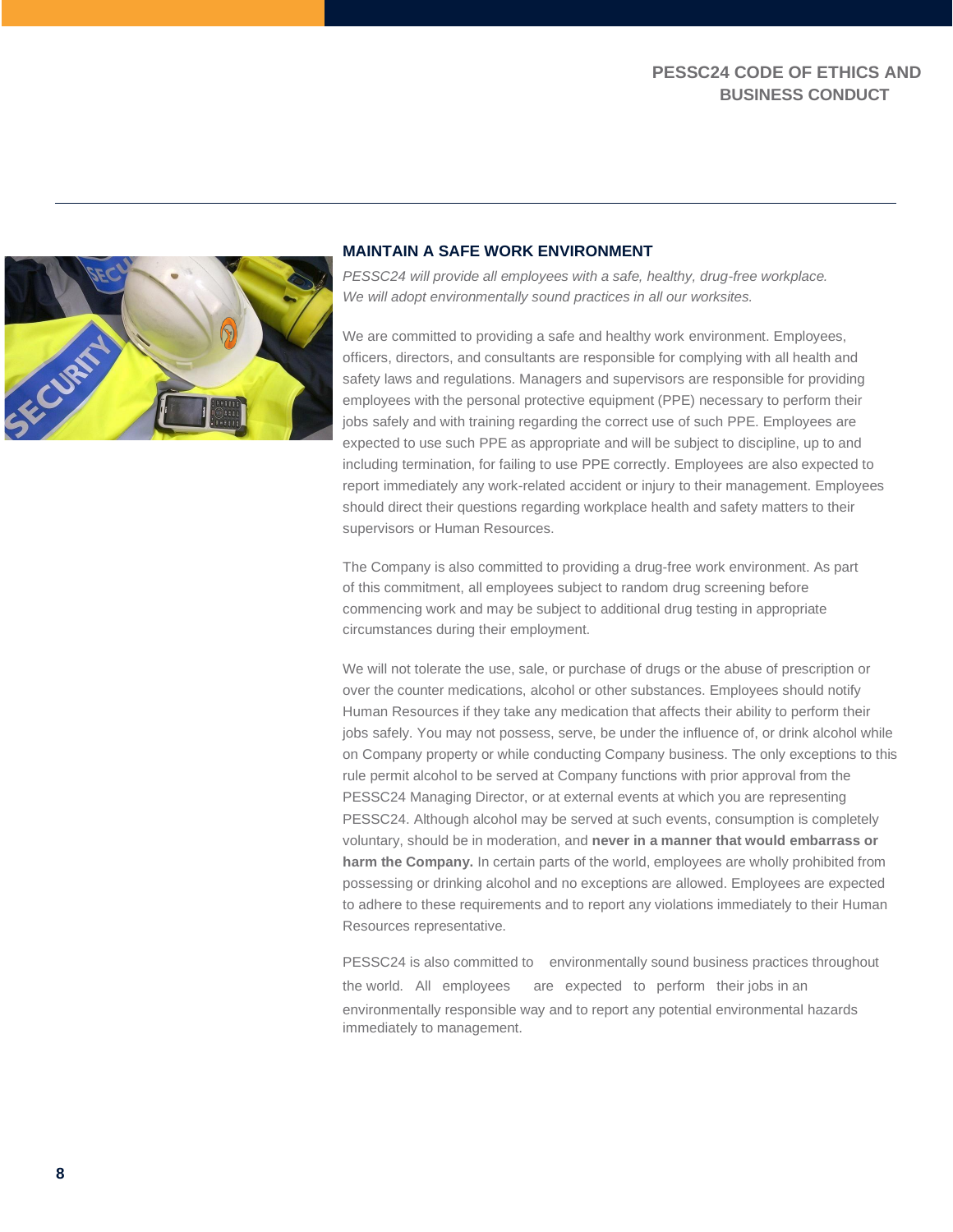#### **HOW WOULD YOU RESPOND?**

**Question:** I supervise an employee who behaves erratically and in a manner that leads me to believe he may be using drugs. What should I do?

**Answer:** Our Drug Testing Procedure allows for testing based on reasonable suspicion. You should document the reasons you believe this employee is using drugs and discuss your concerns with Human Resources and the Compliance Office. If the behaviors you have identified satisfy the reasonable suspicion standard, the employee will be tested. If the drug screen produces a positive result, the employee will be disciplined, up to and including termination of employment.

**Question:** I overheard a co-worker threaten another employee, who was afraid to report the situation. What should I do?

**Answer:** You should tell your supervisor or Human Resources representative about the incident immediately. PESSC24 will not tolerate acts or threats of violence and will investigate all reports. You have a responsibility to act when you know of an impropriety or a threat or risk to any of our people.

**Question:** I am planning to attend a work-related conference. During the evening welcoming reception, alcohol will be served. Can I drink alcoholic beverages at this reception?

**Answer:** Yes, unless you are located in a part of the world in which PESSC24 employees are prohibited from consuming or possessing alcohol at any time, you may have an alcoholic beverage at the reception. You must consume in moderation to avoid intoxication. You are representing PESSC24 and must behave professionally. You may never drink and drive.

**Question:** While at a restaurant for lunch, you are offered an alcoholic beverage. Can you drink during the business day?

Answer: No. Company policy prohibits employees from ―being under the influence of alcohol while conducting Company business. Even one drink could affect your judgment and workplace behavior. For this reason, you may not have an alcoholic beverage during the working day. Employees who report to work at any point during the day after consuming alcohol, regardless of the quantity, will be subject to discipline, up to and including termination.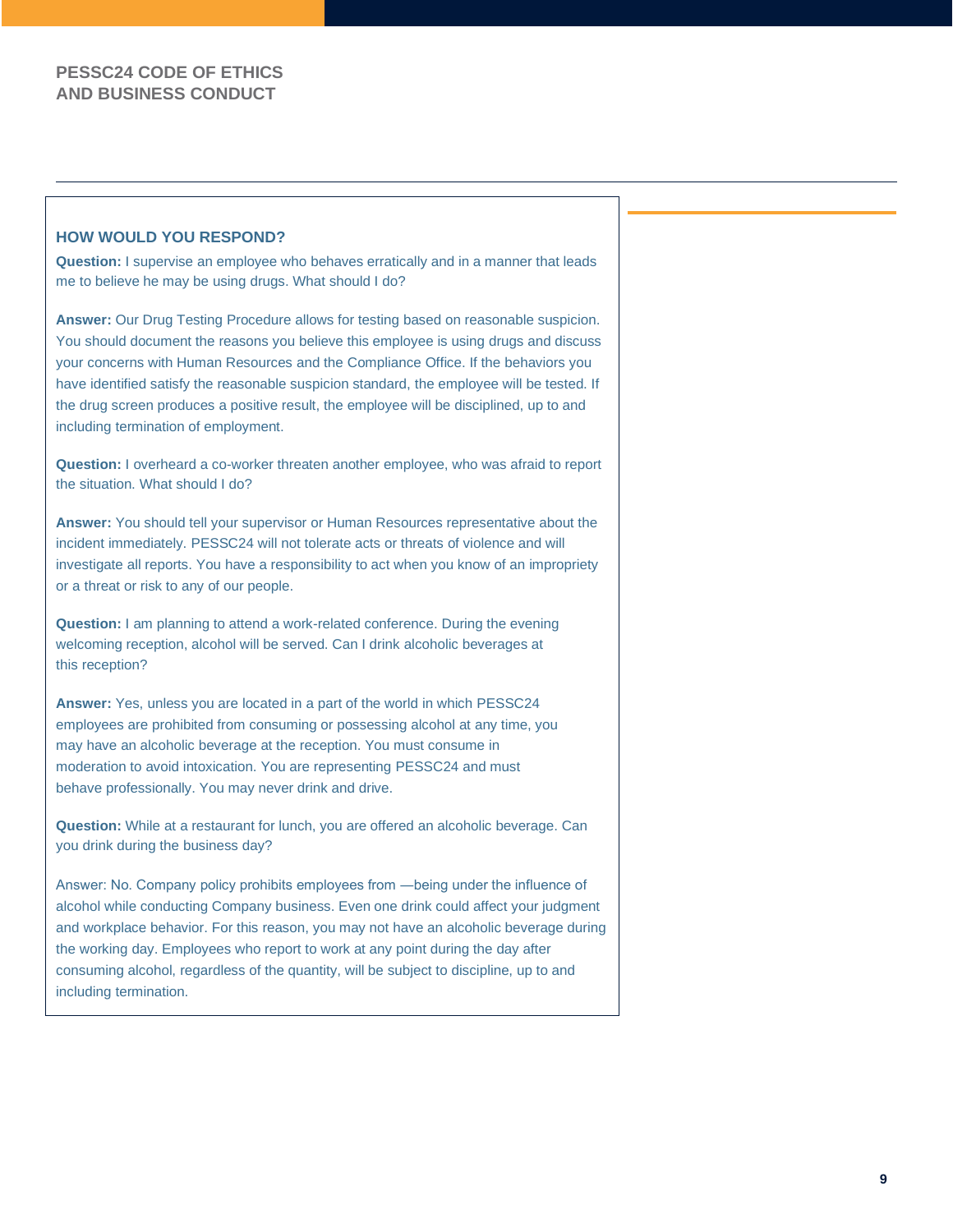#### **ACCURATELY CHARGE LABOR AND OTHER COSTS**

*Employees must understand and abide by the Company's Time Charging policy and the applicable procedures. Employees must take all steps necessary to ensure that PESSC24 time charging and cost accounting records are accurate and complete.*

Employees and their supervisors are responsible for understanding and complying with the labor recording policies and procedures covering their contracts and programs. Strict compliance is essential. Employees must accurately complete daily time records. Employees are also responsible for properly accounting for labor, travel, material, and other costs, and for ensuring that these costs are accurately recorded and charged to the Company's records.

Knowingly mischarging the time that you work or falsifying your time records violates Company policy and possibly the law, and will result in disciplinary action up to and including termination. No employee shall knowingly charge an incorrect amount or cost objective, or knowingly approve such mischarging. Shifting costs to an improper account is also prohibited. Employees should contact the Office any time charging concerns or on any occasion when they have a question regarding the time charging instructions provided by a supervisor. Questions can be raised anonymously if you prefer.

Transactions between the Company and outside individuals and organizations must be promptly and accurately entered in our books. Under no circumstances should you misrepresent facts or falsify records.

#### **HOW WOULD YOU RESPOND?**

**Question:** Your supervisor tells you that a project is over budget and you should only report 3 hours a day regardless of the number of hours you work. Since these instructions come directly from your supervisor, are you justified in following these time charging procedures?

**Answer:** No. You must charge your time accurately. Charging time inaccurately is absolutely prohibited. Employees who mischarge their time, even if they are acting in compliance with a supervisor's instructions, will be subject to discipline up to and including termination. A supervisor who instructs employees to charge their time inaccurately will also be subject to discipline up to and including termination. An employee receiving such instruction must report the supervisor to the Compliance Office. Such concerns can be raised anonymously if you wish.

**Question:** You are concerned with the number of hours you have expended to date on a project and the impact it will have on the budget. Are you permitted additional time you work on the project to an overhead account?

**Answer:** No. Employees are prohibited from knowingly charging an inaccurate amount of time or from charging any time to an incorrect account or project. An employee who knowingly mischarges time will be subject to discipline, up to and including termination **10** of employment.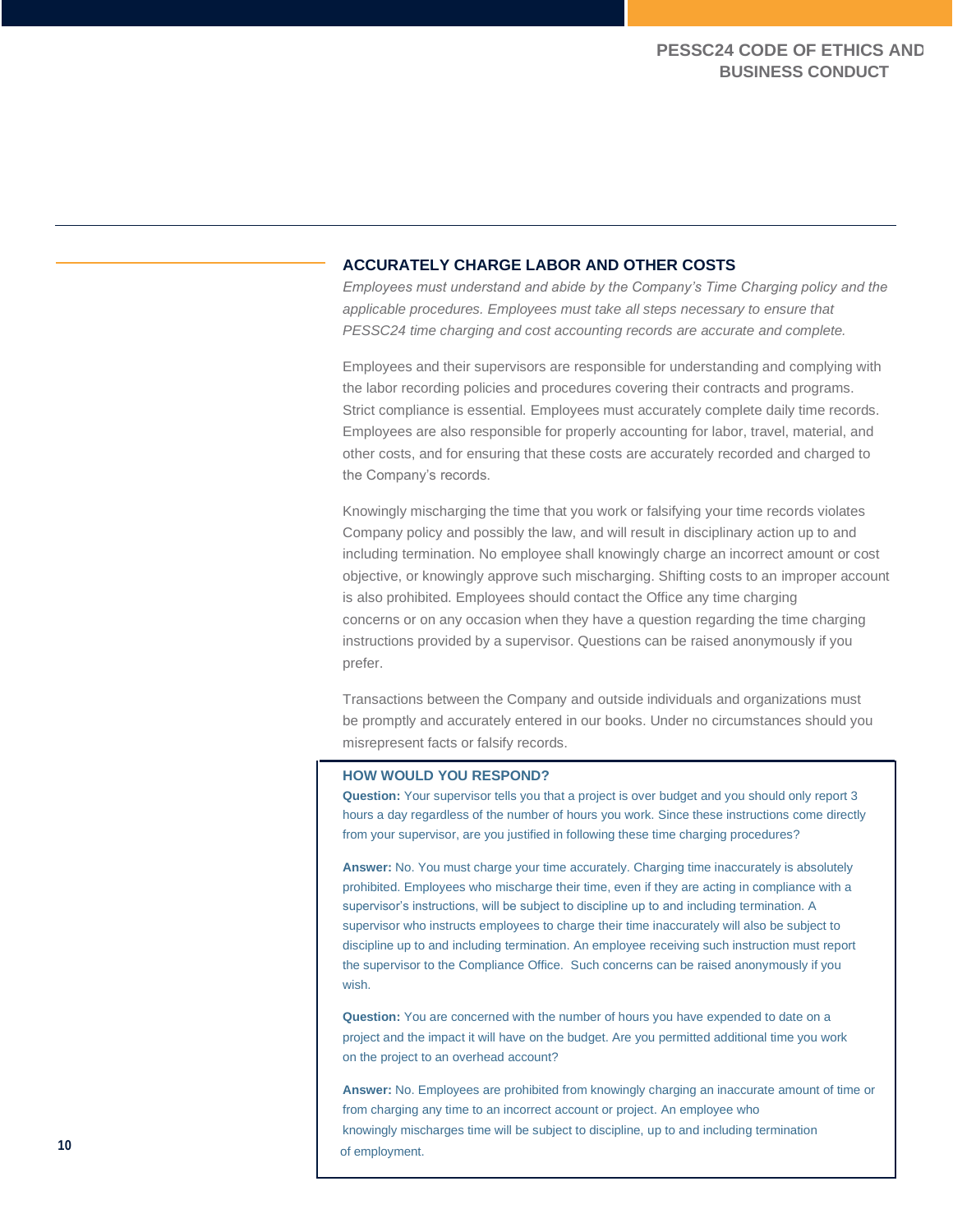## **PREPARE AND MAINTAIN ACCURATE BUSINESS RECORDS AND STATEMENTS**

*Accurate business records are essential.*

PESSC24 must ensure that its books and records accurately reflect all transactions and fully satisfy applicable Compliance requirements, including the Sarbanes-Oxley Act of 2002. Therefore, employees must observe the following standards with respect to record keeping and communications:

- **Record all disbursements, receipt of funds, and other financial records accurately and promptly.**
- **Accurately maintain time reports in accordance with the Company's time reporting policies and procedures.**
- **Accurately record entries in the Company's books and records and in any internal or external correspondence or communication of any type.**
- **Submit accurate documentation in connection with any contract or proposal.**
- **Charge all labor and material costs accurately to the appropriate account, regardless of the status of the budget for that account.**
- **Conduct all required quality assurance procedures honestly. Be truthful when certifying compliance with any aspect of your work.**

Because it is a crime knowingly to make false statements or false claims to the US Government, employees who violate these standards could subject the Company and themselves to liability, damaging publicity, expensive and time-consuming audits and investigations, reduction in contract prices, and loss of government contracts. Moreover, the Company and the individual employees may be subject to criminal or civil penalties (e.g., imprisonment, fines, and/or suspension or debarment from government contracting). Employees will also be subject to disciplinary action, up to and including termination.

No business goal of any kind is ever an excuse for misrepresenting facts or falsifying records.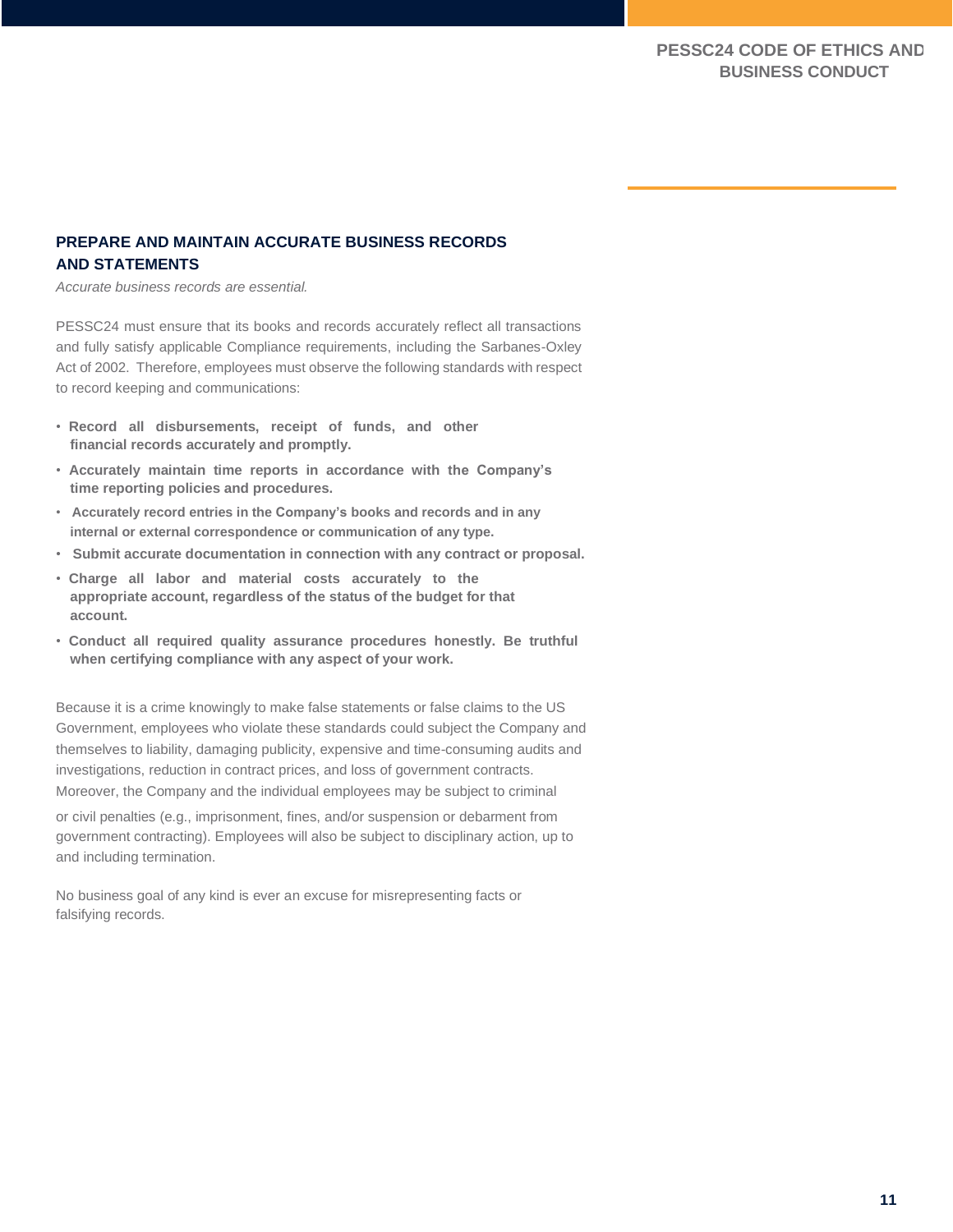

#### **HOW WOULD YOU RESPOND?**

**Question:** While working on a project that is just barely within schedule, you realize that equipment provided by your supplier does not meet contractual standards. You believe that you can make the equipment work, and, wishing to avoid further delay, you install it. The contract requires you to certify to Government officials that all equipment meets the standards called for in the contract. Do you so certify?

**Answer:** No. Incurring a delay or installing different equipment would likely result in adverse consequences under the contract, but providing a false certification to Government officials is a criminal offense in violation of federal law. You cannot Certify compliance with the contract requirements in this case. It is better to suffer the consequences of delayed performance than to go to prison.

**Question:** You provide administrative support for a group of employees. You are responsible for ordering supplies and equipment for use on the job. In reviewing invoices, you realize that one supplier overbilled the Company. The amount is small and you believe the customer does not review invoices very carefully. Can you just pass the overstated invoice on for payment? After all, it will take considerable time to correct the problem and receive an accurate invoice.

**Answer:** No. Regardless of the amount of the error, you must make certain that all invoices and other financial records are accurate. You may never submit a document you know is inaccurate either internally or to a customer or outside vendor.

#### **RESPOND PROPERLY TO GOVERNMENT INVESTIGATIONS**

*The rules regarding Government investigations are complex. Consequently, such*  investigations must be handled properly and with great care. The HR Department *will direct all efforts in response to Government investigations.*

The Company's policy is to cooperate fully with all Government investigations. Such investigations may be initiated by a number of agencies including Offices of Inspectors General (OIG), state Attorney Generals' offices, the Department of Justice, and the Department of Labor. The exposure and potential liability associated with the conduct of Government investigations is significant and requires the immediate involvement of the HR Department. Any employee who becomes aware of an investigation relating to the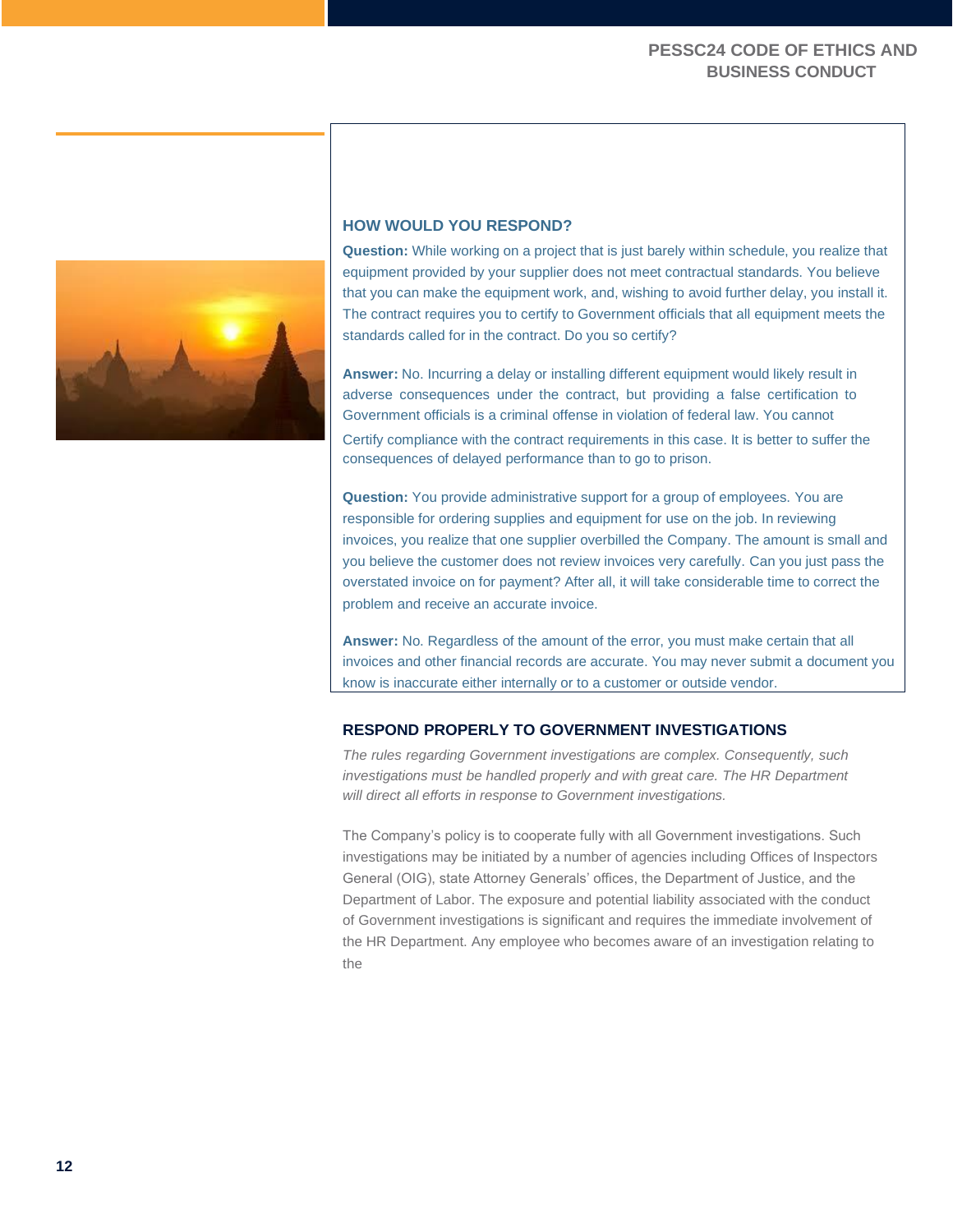Company, its employees, contracts, or subcontracts must immediately contact the HR Department. The HR Department will coordinate with the Government investigator on all matters pertaining to the Government's inquiry, including requests for interviews and documents.

Employees approached either at home or on the job by a government investigator regarding matters that involve work for the Company should follow these guidelines:

- **Ask to see identification (e.g., a badge), and make a note of the individual investigator's name, agency, and phone number.**
- **Politely explain the Company's policy – i.e., it is Company policy to cooperate, but that it will be necessary to consult with the HR Department before answering questions or turning over any requested documents. Provide the investigator with the name and telephone number of the HR Department.**
- **Immediately contact the HR Department for guidance.**
- **If the investigator serves a subpoena or other document requesting documents, immediately call the HR Department for advice while the investigator waits.**

## **HOW WOULD YOU RESPOND?**

**Question:** You receive a telephone call. The caller identifies herself as a government agent and asks for files regarding several PESSC24 employees. You have access to the relevant files. Should you immediately provide the information requested?

**Answer:** No. You should request the investigator's name and contact information and politely explain the Company's policy to cooperate with Government investigations through our HR Department. You should tell the agent to contact the HR Department. You should then contact the HR Department directly and await further instructions.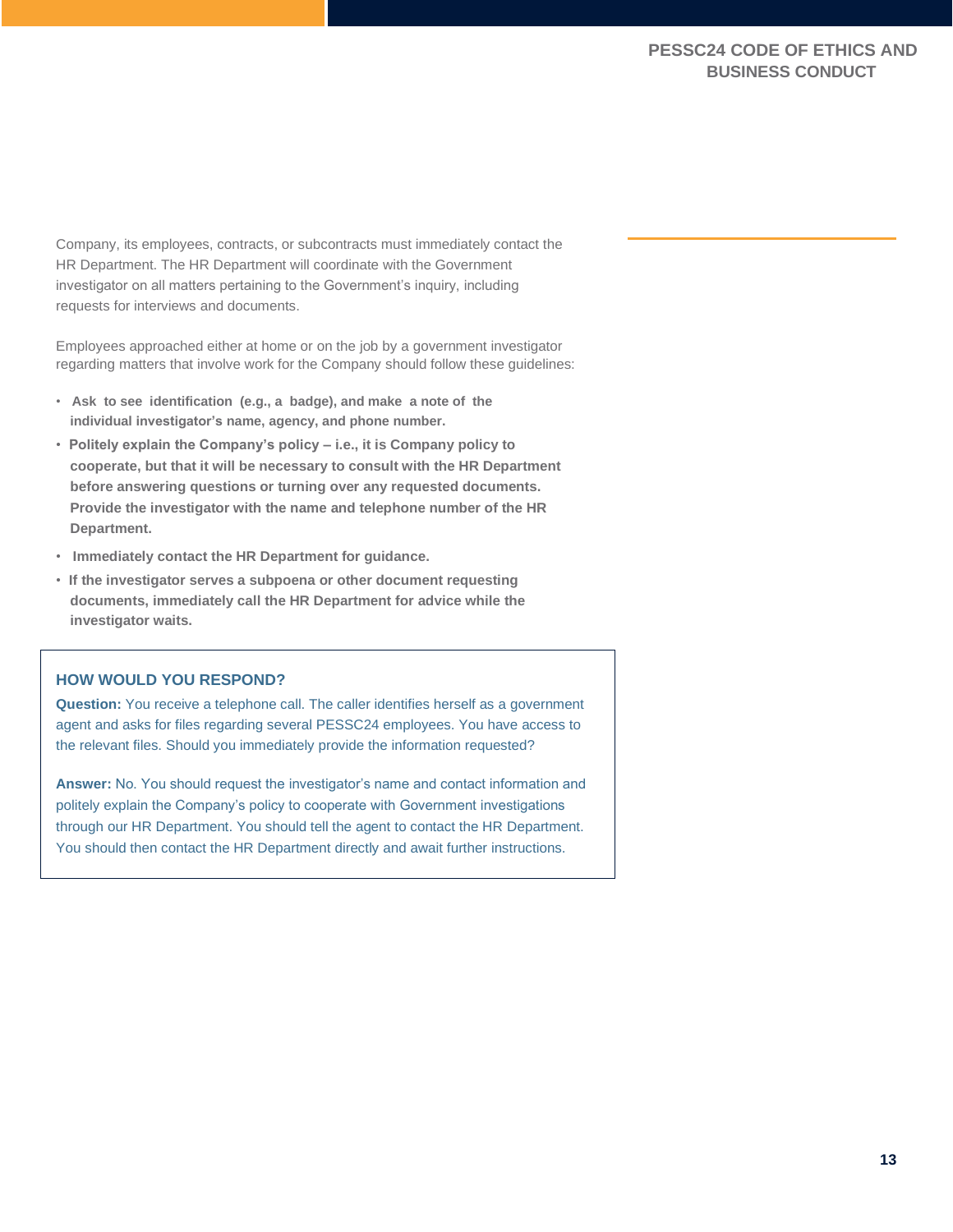### **FULLY COMPLY WITH LAWS GOVERNING ANTI-TRUST, BID RIGGING, AND COMPETITION**

*We value open competition. PESSC24 does not act to discourage competition or to create improper competitive advantages. We are confident that we can succeed in an open market and our success will always be based on integrity.*

If you are involved in any dealings with competitors, you are expected to know that antitrust laws may apply to your activities and to consult with the HR Department before negotiating with or entering into any arrangements with potential competitors. In addition, you should know that any of the following conduct could violate antitrust laws and is highly problematic:

- **Fixing prices or agreeing with a competitor on prices or setting prices in concert with a competitor;**
- **Bid rigging or agreeing with a competitor to set the terms or direct the outcome of a bidding process;**
- **Boycotting suppliers or customers to coerce the suppliers or customers to stop dealing with a competitor;**
- **Pricing intended to drive competitors out of business;**
- **Disparaging, misrepresenting or harassing a competitor;**
- **Bribery, kickbacks or stealing trade secrets;**
- **Entering into agreements or understandings with competitors to divide the market in which they compete by allocating territories or markets, and/or limiting the production or sale of products or product lines;**
- **Conditioning the sale of one product/service on the sale of another unwanted product/service; and/or**
- **Conditioning the sale or purchase of products/services on the requirement that the seller or purchaser not do business with competitors of the Company.**

Employees must avoid engaging in or discussing any of the above activities with competitors, suppliers, or customers, and must report any instance in which such activities are proposed or discussed to the HR Department.

To comply with antitrust and competition laws, you must:

- **Not discuss pricing or terms of PESSC24 bids with a competitor.**
- **Not agree with competitors to target certain customers, products, services, or geographic territories.**
- **Not agree to boycott a customer, supplier, licensor or licensee.**
- **Not agree with a vendor or a customer on the prices at which a product will be sold to a third party.**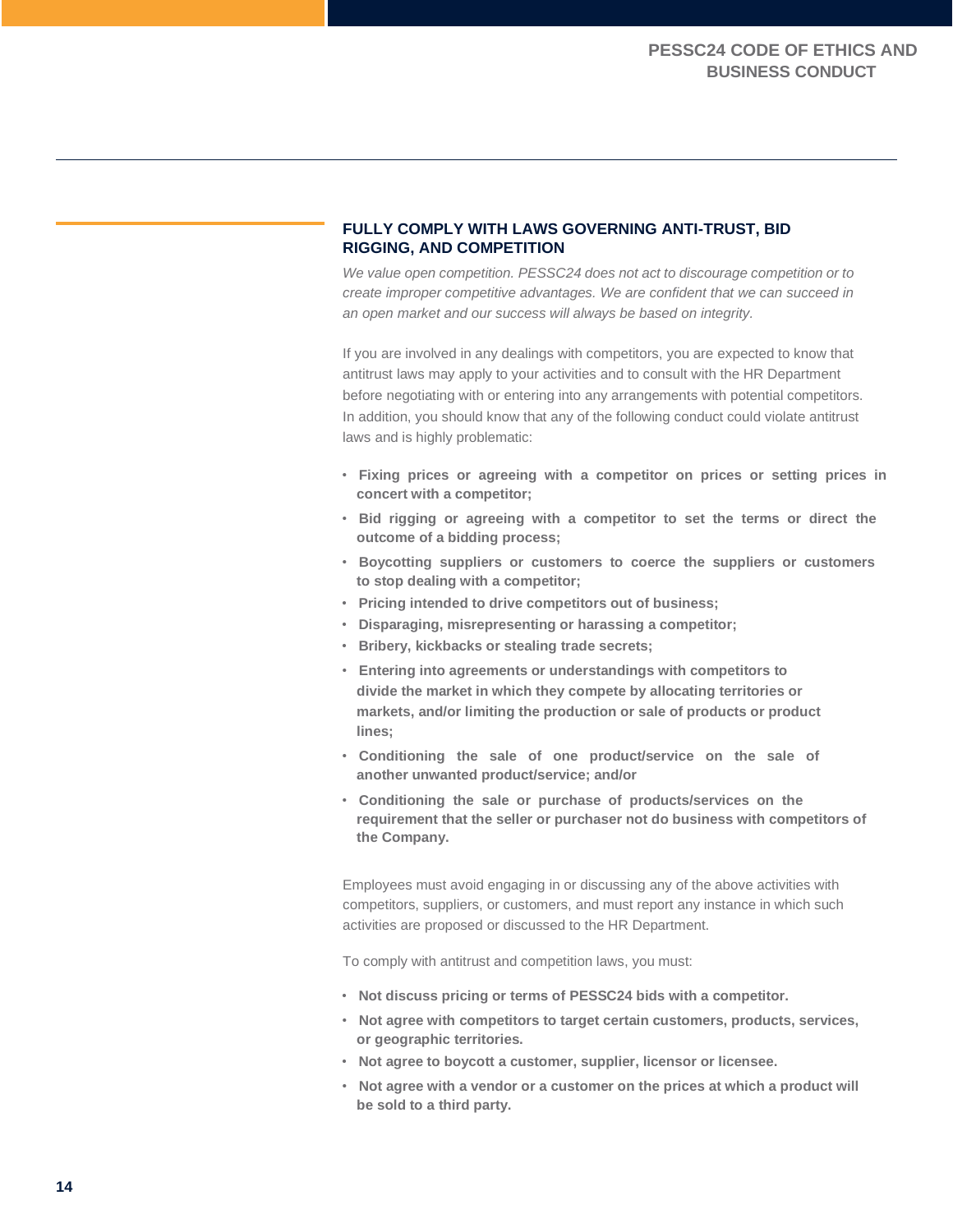#### **HOW WOULD YOU RESPOND?**

**Question:** You have the opportunity to view financial, pricing, and proprietary data of a company that is wholly owned by the same group of investors that owns PESSC24. This information would be useful in preparing separate proposals for new work that each company plans to pursue independently. Is there a problem with viewing this information?

**Answer:** Yes. Even though the companies have the same owner, they are separate and independent competitors pursuing the same RFP as competitors. Federal rules against collusion, bid-rigging, and antitrust violations prohibit sharing this information, and could subject you and/or PESSC24 to criminal and civil sanctions. You must consult with the HR Department before engaging in any discussions with a competitor or potential competitor. You must also follow all applicable policies and procedures if planning a joint venture or any partnership with another company, even one with whom PESSC24 shares corporate owners.

**Question:** You meet an acquaintance who works for a competitor at a neighborhood social gathering. He suggests that you work together to ―help your companies. He will provide confidential pricing data and other information about his company's bids if you will give him the same information. He suggests that sharing this information will improve both companies' ability to obtain new contracts. Can you share this information?

**Answer:** No. Your neighbor is suggesting anticompetitive behavior. Both you and the Company could face serious civil and criminal penalties if you agreed to his proposal. You should contact the HR Department if you are asked to provide confidential information to a competitor or if you have questions about antitrust rules.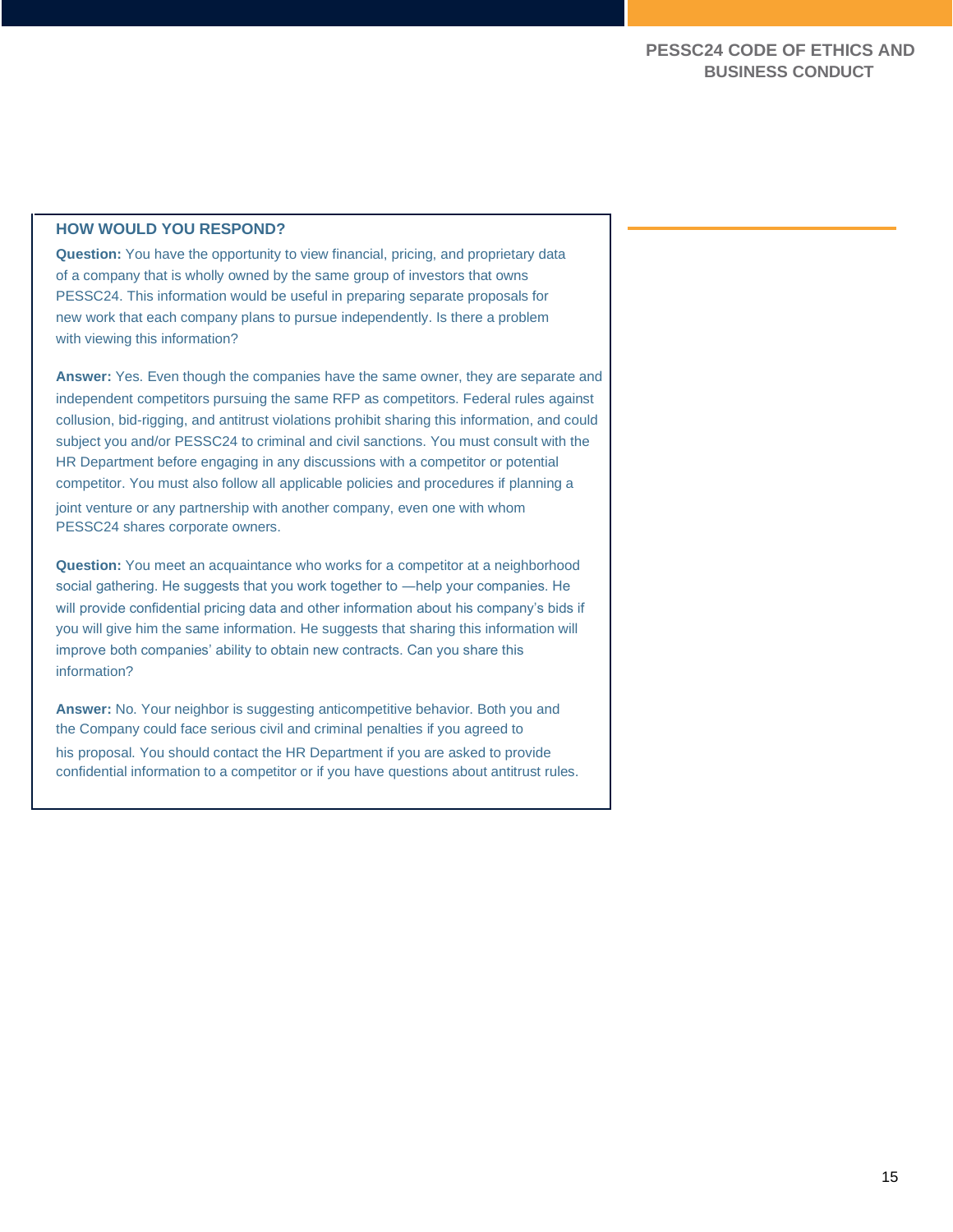

#### **TRAFFICKING IN PERSONS IS ILEGAL AND PROHIBITED**

*The United States and Myanmar Governments have adopted a zero tolerance policy regarding contractors or their employees who engage in or support trafficking in persons, procurement of commercial sex acts, or use of forced labor. The Company is committed to full compliance with this policy and has also adopted a zero tolerance approach.*

All Company employees, contractors, consultants, and other agents and representatives are prohibited from engaging in or supporting any trafficking in persons, use or procurement of commercial sexual acts, or use of forced labor. Employees must immediately report any actual or perceived violations of this policy to the HR Department. Any person who violates this standard or fails to report violations of this standard shall be subject to disciplinary action, up to and including termination of employment.

Any questions regarding this zero tolerance policy should be directed to the HR Department.

#### **CONDUCT BUSINESS ETHICALLY IN MYANMAR**

*PESSC24 operates in Asian countries and our commitment to ethical conduct governs all of our work locations. We have no tolerance for violations of any of the laws of the countries in which we do business. We hold our employees to the highest standards of ethical behavior.*

Unless prohibited by U.S. or local law, you are responsible for complying with the national and local laws of the countries in which we operate. In the case of a conflict with U.S. or Myanmar law, you must obtain direction from the HR Department.

In particular, you must pay special attention to the following laws:

### **ANTI-CORRUPTION**

Employees must strictly comply with the anti-corruption laws that govern our operations in the countries in which we do business. Such laws include the U.S. Foreign Corrupt Practices Act (FCPA) and similar laws enacted by other countries. Generally, these laws prohibit bribery, directly or indirectly, of foreign government officials, political parties, or candidates to obtain some improper business advantage. More specifically, they prohibit you, directly or indirectly, from corruptly giving, offering, or promising anything of value to foreign officials or foreign political parties, officials, or candidates, for the purpose of influencing them to misuse their official capacity to obtain, keep, or direct business or to gain any improper advantage. In addition, to prevent concealment of bribery, the FCPA prohibits knowingly falsifying a company's books and records or knowingly circumventing or failing to implement adequate internal accounting controls.

Violations of the FCPA may subject you and/or PESSC24 to criminal and/or civil sanctions. Host nation laws may also pose similar liability.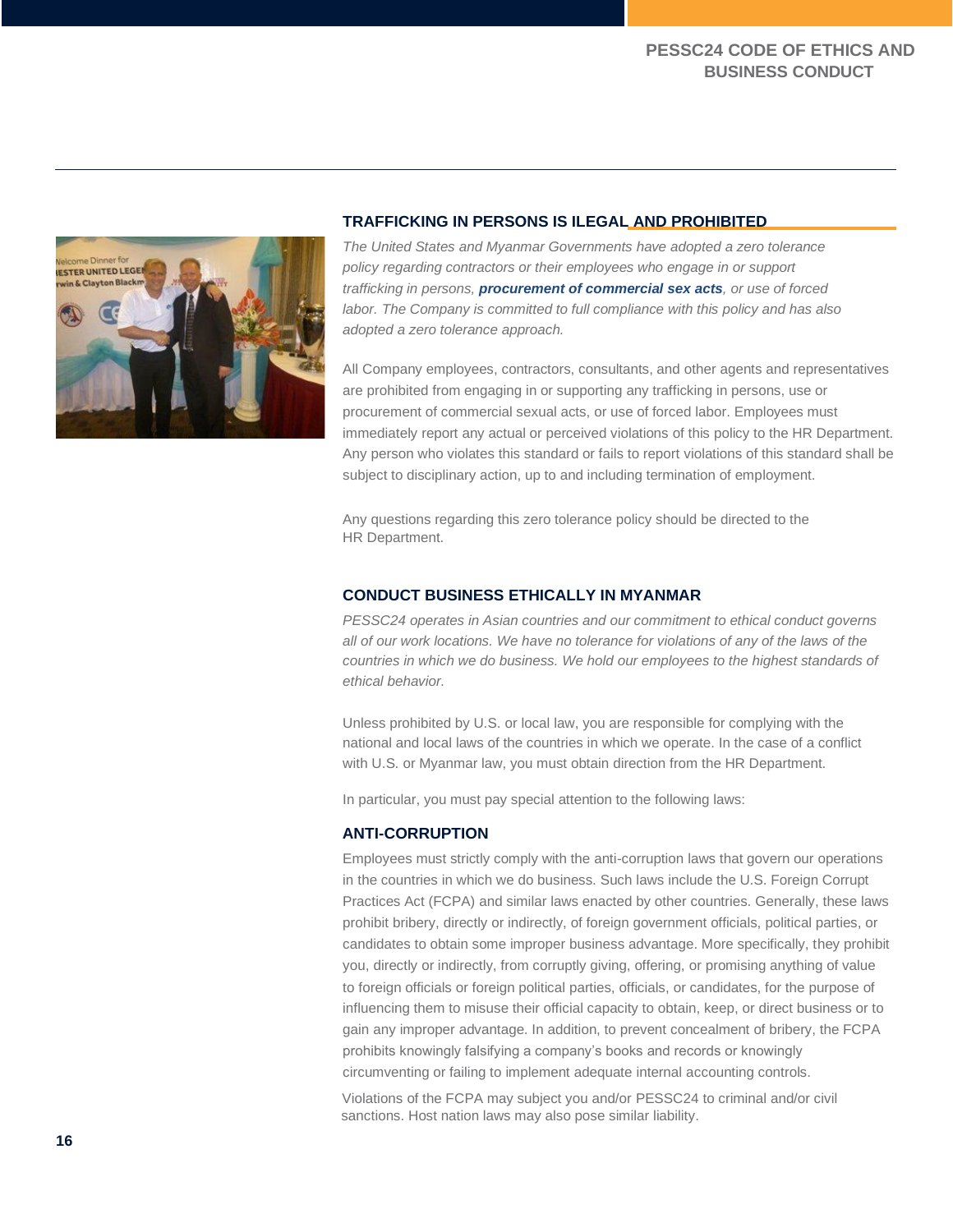In accordance with applicable Company policy and procedures, FCPA due diligence by the HR Department is required for all agreements concerning all work performed prior to execution. Any person who violates this standard or fails to report violations of this standard shall be subject to PESSC24 disciplinary action, up to and including termination of employment.

You should raise any questions concerning compliance with the FCPA and other anticorruption laws to the HR Department.

#### **HOW WOULD YOU RESPOND?**

**Question:** You are working on a proposal in a newly independent country to provide training to the country's police force. The Minister of Interior suggests that he will recommend PESSC24 strongly if the Company makes a contribution to his party's candidate in the upcoming presidential election. Would it be okay to recommend this contribution?

**Answer:** No. It would violate the FCPA to make a payment to a Government official of any country for the purpose of obtaining or retaining business. Political parties and candidates are expressly included in this prohibition. You and/or PESSC24 could be subjected to criminal and/or civil penalties by the U.S. Government. You must contact the HR Department before entering into any agreement regarding work performed outside the United States or making any payment that could possibly be covered by the FCPA.

**Question:** You are responsible for overseeing the work of a freight forwarder subcontracted to PESSC24 in a foreign country. The freight forwarder informs you that certain shipments are delayed at a foreign border because a foreign official insists on certain fees being paid. Can the freight forwarder make these payments? After all, it's the freight forwarder making the payments—not PESSC24—so won't PESSC24 be shielded from any potential FCPA violations?

**Answer:** No. PESSC24 will not be shielded from an FCPA violation even if a subcontractor actually makes an illicit payment. You could face criminal and/or civil sanctions as well. You should not assume that such payments to border officials will not violate the FCPA. Contact the HR Department prior to making or authorizing any such payment.

**Question:** In connection with a deal you are developing, a foreign government official has asked PESSC24 to pay a —processing fee to expedite clearing customs. What should you do?

**Answer:** You must obtain review and approval from the HR Department before making any ―expediting payments.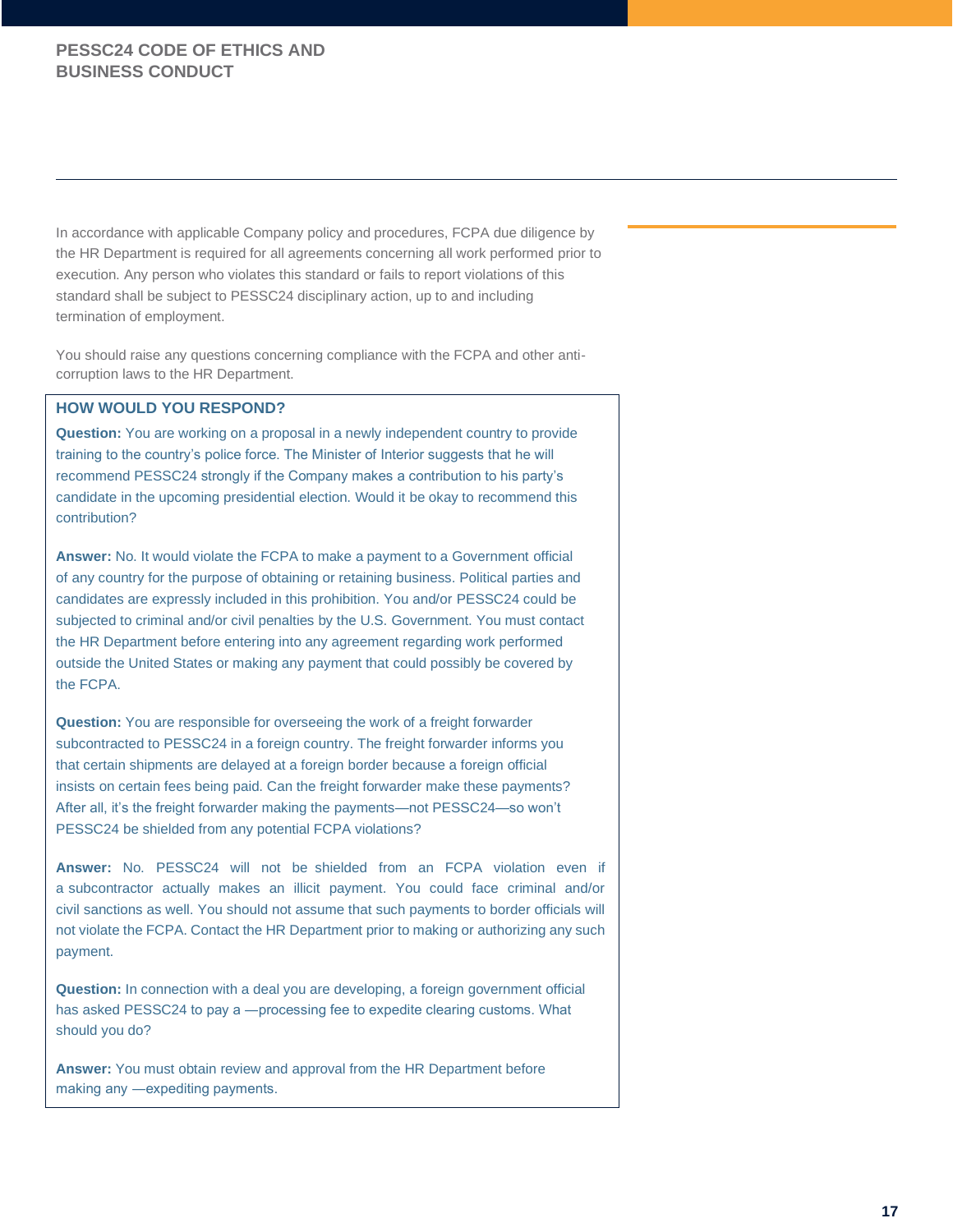#### **TRADE RESTRICTIONS**

The United States and Myanmar Governments impose restrictions on the export of certain technical data, technology, software, and/or services (particularly those related to U.S. national defense, security, or intelligence) to foreign counties and to certain foreign persons, without first obtaining a license from a duly authorized U.S. Government agency.

Employees contemplating transactions involving such material or information must contact the HR Department for guidance and information. Failure to comply fully with export laws and regulations could result in heavy fines or the loss or restriction of PESSC24 export or import privileges, which, in turn, could seriously and adversely affect a significant portion of the Company's business.

#### **OFAC COMPLIANCE**

The regulations promulgated by the Office of Foreign Asset Control (OFAC) of the U.S. Department of the Treasury prohibit any U.S. person, including employees of U.S. companies located outside the U.S., from transferring, paying, receiving, or otherwise dealing in property or an interest in property belonging to or controlled by designated individuals or entities (the OFAC list). Violations of these regulations can result in substantial fines and imprisonment.

To comply with the OFAC regulations, we must review the OFAC list and make certain that none of the entities with which we transact business are designated. You should contact the HR Department for assistance in complying with OFAC screening requirements.

#### **INTERNATIONAL BOYCOTTS**

PESSC24 and its employees are prohibited from taking any action to further or support a boycott against a country friendly to the United States and/or a boycott not sanctioned by the U.S. Government. The Anti-Boycott regulations include prohibitions on:

- **Refusing to do business with boycotted countries or companies organized under the laws of boycotted countries.**
- **Performing discriminatory actions or providing information concerning race, religion, gender, national origin, or contributions to charitable organizations that support a boycotted country.**
- **Furnishing information regarding any past, present, or future business relationship with a boycotted country or its nationals or residents or other boycotted persons, even if the information is publicly available.**
- **Conducting business pursuant to a letter of credit that contains provisions 18 related to a prohibited boycott.**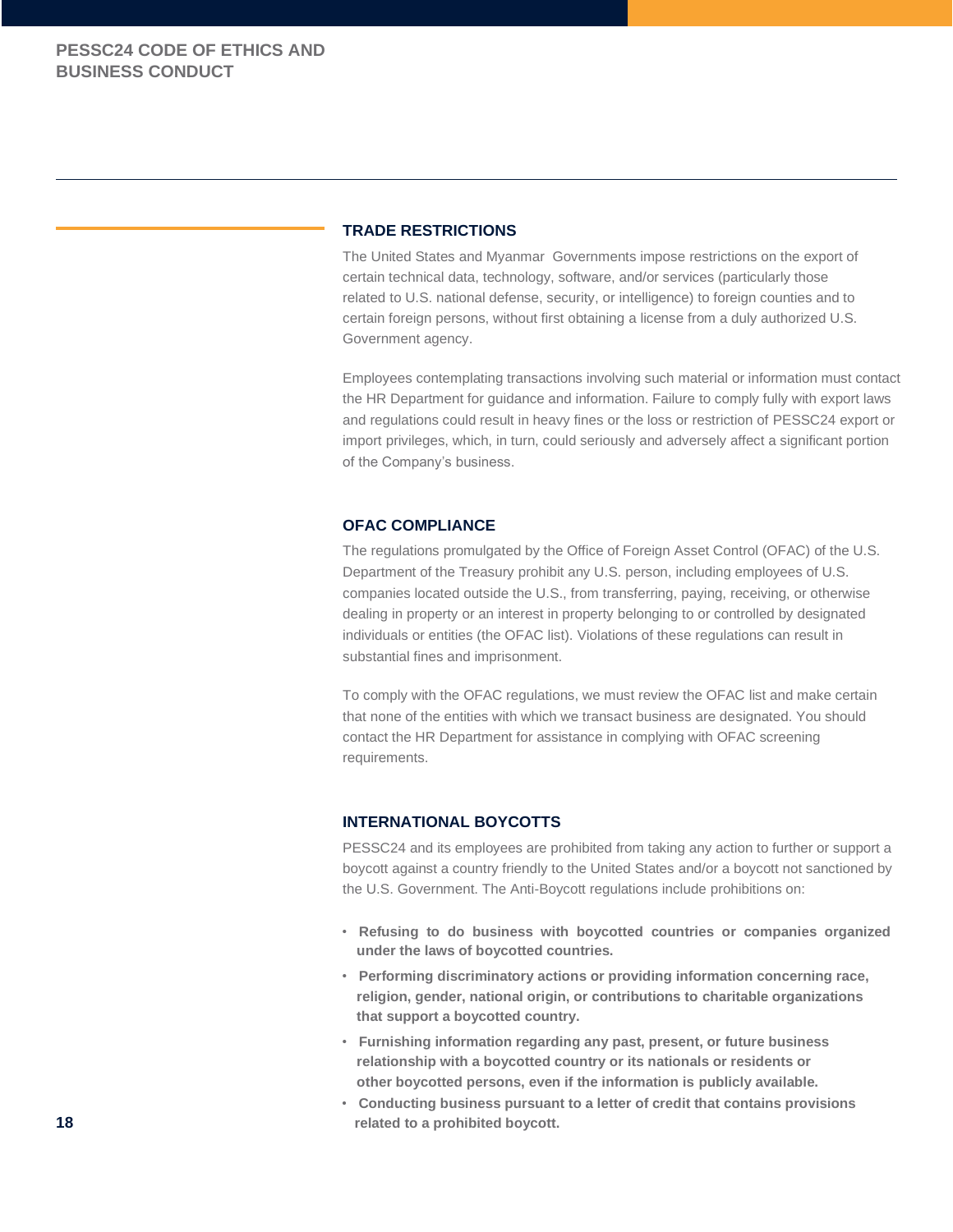Employees must immediately report any request to engage in an unlawful boycott to the Compliance Group Employees should also contact the HR Department if they have any questions regarding international boycotts.

#### **HOW WOULD YOU RESPOND?**

**Question:** You have an opportunity to enter into a contract with a private commercial company in Myanmar. One of the terms of the commercial contract directs that PESSC24 will adhere to and obey all laws of the commercial company's host nation. Host nation law mandates a boycott of Bangladeshi goods and services. May PESSC24 agree to this restriction?

**Answer:** No. Even a deceptively simple agreement to obey all local law presents a problem when local law requires support of a boycott not sanctioned by the United States Government. This is true even in a strictly commercial setting. You must contact the HR Department and before entering into such an agreement. Even if the offending language can be deleted or suitably modified, PESSC24 must report any request to engage in an unlawful boycott.

#### **POLITICAL ACTIVITY INCLUDING LOBBYING**

*PESSC24 respects the political process, including the limits imposed on corporate involvement in lobbying and contributions. We are committed to full compliance with all laws controlling our ability to participate in this arena.*

PESSC24 will not make contributions, directly or indirectly, to any candidate or party or to any organization that might use the contributions for a political candidate or party. This prohibition includes employee work time. Exceptions may be made to this prohibition only if permitted by law and approved by PESSC24 Chairman. PESSC24 does not prohibit employees from participating individually in the political process. Such activities must take place on the employee's own time and at the employee's own expense. Each employee is responsible for complying fully with all laws and regulations relating to political contributions and interactions with government officials. Employees may not engage in political activities that are potentially in conflict with their work duties and responsibilities to the Company, including but not limited to, acting as an advisor to or spokesperson for candidates for public office. No manager, supervisor, employee, agent, or third person who represents the Company in political or governmental matters shall apply any pressure, direct or indirect, to any employee in a way that infringes on an employee's right to decide whether, to whom, and in what amount a personal political contribution is to be made.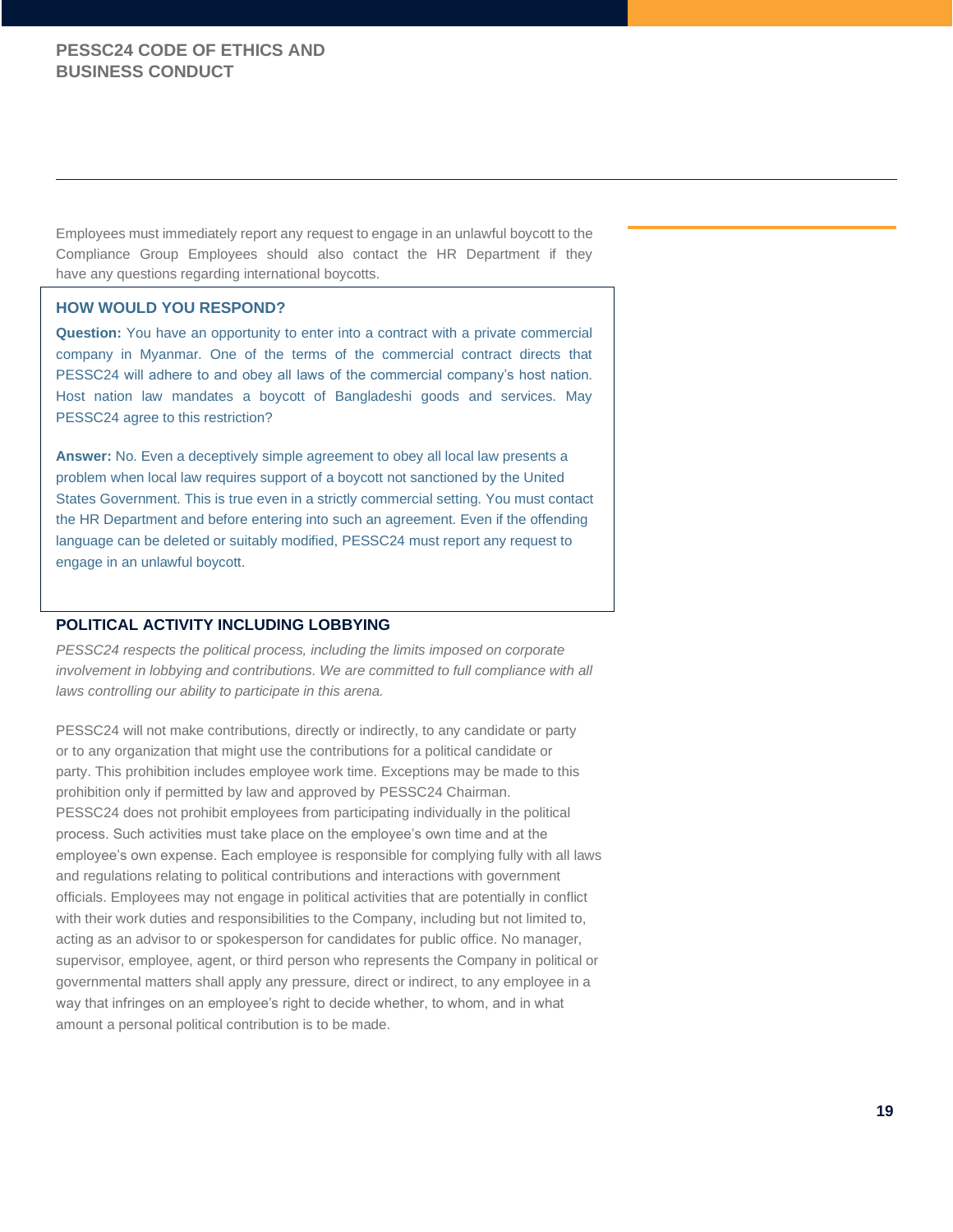Lobbying activity is highly regulated. Lobbying includes attempts to influence Congress, congressional staff, and certain officers and employees of the Executive Branch with respect to legislation, rules, regulations, programs, policies, and other similar actions. Lobbying activity can include phone calls, emails, letters, and in-person meetings. PESSC24 is required to register as federal lobbyists all employees who engage in certain levels of lobbying activities and must file reports related to their efforts. All employees must confer with both the HR Department prior to undertaking any effort to lobby the federal government, any of the States, the District of Columbia, any local jurisdiction, or

a foreign country, either directly or through a hired third-party.

#### **HOW WOULD YOU RESPOND?**

**Question:** A neighbor is running for city council. She asks for your help with her campaign. Can you volunteer?

**Answer:** Yes, as long as you do so exclusively on a personal basis, on your own time, and as long as the campaign work does not create a potential or actual conflict of interest with your work for PESSC24. You cannot use your connection to PESSC24 in any way whatsoever in connection with the campaign and cannot use Company assets such as office supplies, computers, network access, or telephones.

## **PROCUREMENT INTEGRITY AND ACCURACY**

**PESSC24 competes fairly for all business. We are committed to the integrity of the procurement process.**

You are responsible for dealing fairly with the Company's customers, suppliers, competitors, and employees. If you are involved in proposals, bid preparations, or contract negotiations, you must be certain that all statements, communications, and representations to prospective customers and suppliers are accurate and truthful. Once awarded, all contracts must be performed in compliance with specifications, requirements and clauses.

You must refuse any offers to provide PESSC24 with any unauthorized contractor bid and proposal information or source selection information and immediately report the offer to the HR Department. You may not use, obtain, accept, or receive any information to which PESSC24 is not clearly and legitimately entitled. If you ever have reason to believe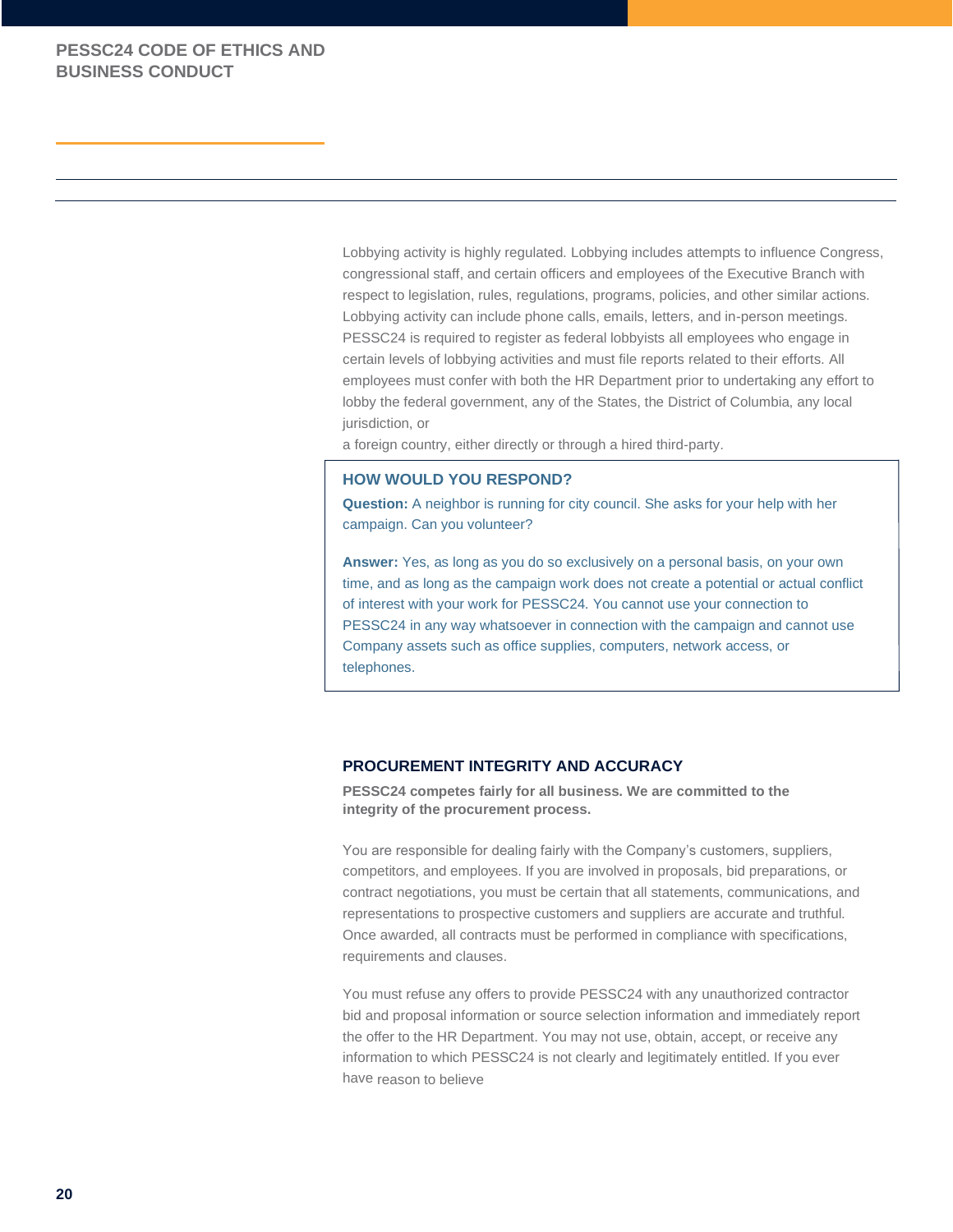that the release or receipt of any information is unauthorized, or you are uncertain as to PESSC24's right to use the information, do not copy, distribute, or use it until you have obtained guidance from the HR Department.

PESSC24 employees who participate in proposal or bid preparation or a negotiation process are also responsible for compliance with all Truth in Negotiations Act (TINA) requirements. In accordance with TINA, PESSC24 employees must gather all relevant cost or pricing data, certify that all cost or pricing data is current, accurate, and complete, and make proper disclosure of cost or pricing data to the customer.

#### **HOW WOULD YOU RESPOND?**

**Question:** In the course of your work on a proposal, you receive an email from the contracting officer. When you open it, you realize the message was sent to you erroneously, and that the email appears to contain proprietary competitor information. What should you do?

**Answer:** From the moment you realize the email contains or may contain proprietary competitor information, you must immediately refrain from reading the message and its contents. Contact the HR Department immediately before communicating with any other employee concerning the message. Close the message, do not send it to any other person, and do not print it without guidance from the HR Department. Steps will be taken to immediately notify the Government of the error, to eradicate the message completely, to comply with any procedures the Government directs, and to disclose what information, if any, was learned from the message and by whom.

**Question:** You have hired a new employee in your group. She previously worked fora competitor and has current information about both our industry and our competitors. Can you ask her about this competitive data?

**Answer:** No. You should not ask for any confidential or proprietary information about the employee's former employer. In addition, you should not allow the employee to volunteer such information. Contact the HR Department for guidance.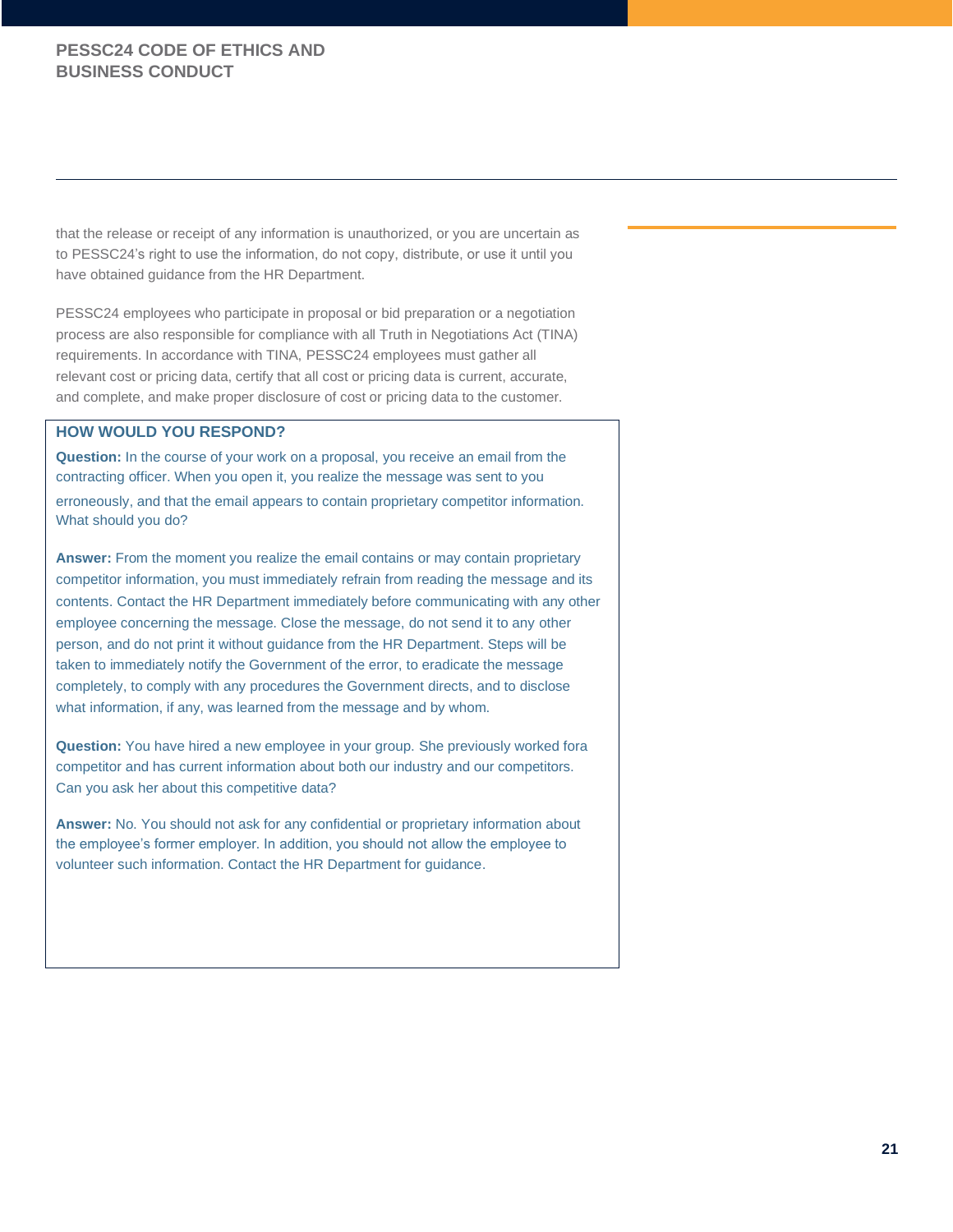#### **AVOID IMPROPER GIFTS AND GRATUITIES**

*PESSC24 avoids the appearance of impropriety that may arise when improper gifts change hands. We compete and succeed on the merits of the services we provide.*

## **GIFTS, ENTERTAINMENT AND GR ATUITIES FOR GOVERNMENT EMPLOYEES**

Never give or offer any money, gift, gratuity, favor, entertainment, loan, or any other item of value to a government employee. This prohibition applies to all Government employees, as well as to employees of U.S. state and local governments. Pay particular attention to this prohibition when dealing with any Government employee with whom the Company is seeking to obtain, or is actively doing, business. In addition, do not accept gifts or gratuities from Government employees.

U.S. Government regulations generally prohibit U.S. Government employees from receiving gifts and benefits, including entertainment, transportation, meals, and tickets to sporting or other events. When meals are available at a meeting with Government employees, either a —fair sharell box must be made available or the responsible manager must confirm that it is appropriate to charge the meal to a contract. Even in those limited circumstances in which U.S. Government regulations permit acceptance of such gifts and benefits, PESSC24 policy is that neither its employees nor members of their immediate families may offer or give anything of value to U.S. Government employees.

## **GIFTS, ENTERTAINMENT, GRATUITIES, AND DISCOUNTS FROM NON-GOVERNMENT/BUSINESS CONTACTS**

Never accept gifts from anyone with a company that does or might do business with PESSC24. Employees may accept advertising gifts, token gifts of appreciation, or meals and tickets from non-U.S. Government business contacts, if they are of reasonable value and if declining to accept them would embarrass the offer or. Accept business meals only if they are of reasonable cost. Do not claim or accept reimbursement for meals provided by others. On accepting a gift, an employee should immediately discuss the matter with his/her supervisor to avoid any impropriety or appearance of impropriety.

#### **NO KICKBACKS**

Do not offer, pay, solicit, or accept, directly or indirectly, any fee, commission, compensation, gift, or gratuity to or from any Government agency (federal, state, or Local Township) prime contractor, or subcontractor.

#### **HOW WOULD YOU RESPOND?**

**Question:** A vendor calls repeatedly to sell her company's copying services. You are responsible for the contract, and have rejected her offers because the price is too high. She calls one day and offers you a ticket to a Washington Redskins game. Can you accept this ticket?

**Answer:** No. This vendor is seeking to do business with PESSC24. Due to the cost of this Ticket and the likelihood of a conflict of interest, you must decline this offer. You should also report the offer to your supervisor.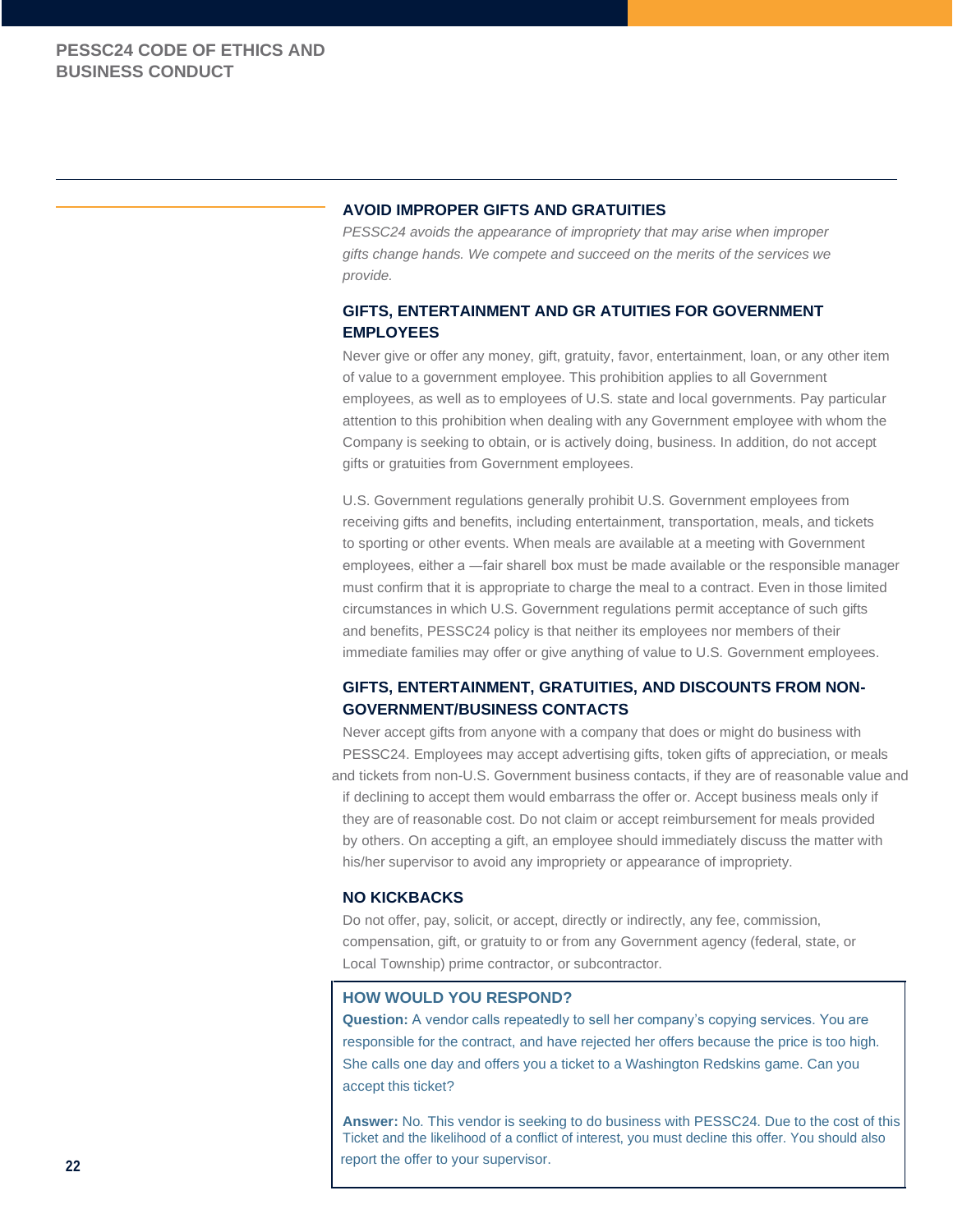**Question:** You are holding a business meeting and have invited several Government officials. Can you provide a meal?

**Answer:** No. You cannot provide any gifts to Government officials. You should provide a ―fair share‖ box so that each participant can pay the fair market value of his/her own meal.

#### **AVOID CONFLICTS OF INTEREST**

*All PESSC24 employees occupy positions of trust. We must be very sensitive to any circumstance, on or off the job that could damage that trust or cause others to question the good faith of our behavior.*

A conflict of interest exists when you have divided loyalties – when you have a direct or indirect personal interest in a transaction or matter such that it might reasonably appear to affect the judgment that you exercise on behalf of PESSC24, influence your actions, or lead you to neglect PESSC24 business interests.

#### **PERSONAL CONFLICT OF INTEREST GUIDELINES**

You are responsible as an PESSC24 employee to act in a fair and impartial manner in all business dealings, and to place the interests of PESSC24 over personal interests in matters relating to PESSC24 business.

You must avoid financial, business, or other transactions or situations in which your personal interests might conflict with, or appear to conflict with, the interests of PESSC24. Such situations may arise from relationships with customers, competitors, and suppliers, present or prospective employees, or from the acquisition or use of company assets for personal gain. An actual conflict of interest does not need to be present to constitute

a violation of this Code; you must also avoid activities that create the appearance of a conflict of interest.A conflict of interest exists when you use your contacts or position in the Company to advance interests other than the Company's, such as your own private business or financial affairs, or those of a friend or relative (whether or not at the expense of the Company). You should never use Company property or information for personal gain, or take for yourself personally any opportunity that is discovered through your position at PESSC24.

13228

yum

**CIROS**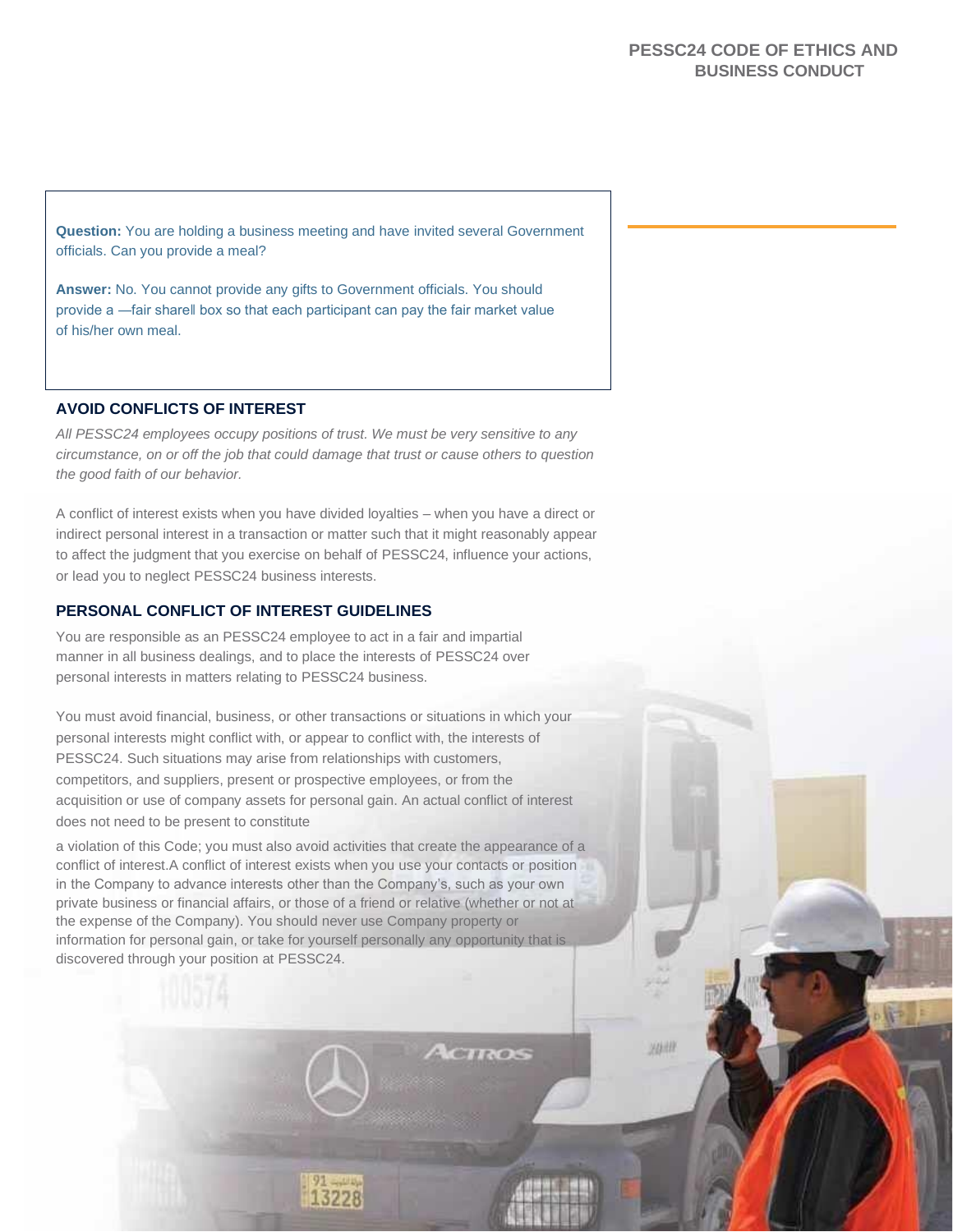

#### **EXAMPLES OF HOW A PERSONAL CONFLICT OF INTEREST COULD OCCUR:**

- **Employment by a competitor or potential competitor, regardless of the nature of the employment, while employed by PESSC24.**
- **Acceptance of gifts, payment, or services from those seeking to do business with PESSC24.**
- **Placement of business with a firm owned or controlled by a PESSC24 employee or his/ her family.**
- **Ownership of, or substantial interest in, a company that is a customer, competitor or supplier.**
- **Acting independently as a consultant to a PESSC24 customer or supplier, while employed by PESSC24.**
- **Having a personal interest or potential for gain in any Company transaction.**
- **Using Company assets, intellectual property, or proprietary information for personal gain.**
- **Employing or discussing employment with former Government employees, or using them as consultants or subcontractors in violation of applicable laws or regulations.**
- **Having a close, personal relationship with a subordinate employee.**

### **ORGANIZATIONAL CONFLICTS OF INTEREST**

Generally, an organizational conflict of interest may arise if (1) the Company and/or an employee participate in the development of a statement of work for a procurement that the Company intends to pursue, (2) a statement of work requires the Company or its team partners to evaluate or assess work performed by the Company or its team partners for the Government, or (3) the Company is provided access to third-party

proprietary information that may give the Company an unfair competitive advantage in another procurement.

Government procurement regulations generally restrict the ability of a company to participate in a procurement if an organizational conflict of interest exists and cannot be effectively mitigated. To prevent a loss of business, it is important, therefore, to comply strictly with the rules governing such conflicts.

The circumstances related to organizational conflicts of interest can be complicated and difficult to evaluate. If you have any questions or become aware of a situation that could create an organizational conflict of interest, consult the HR Department immediately.

## **HOW WOULD YOU RESPOND?**

**Question:** Your daughter wants to apply for a position in your department. Can you encourage her to apply and ask your Human Resources to make the hiring decision so it does not appear that you gave your daughter preferential treatment?

**Answer:** No. Even if the Human Resources representative selected your daughter **24 24 without any input from you, there would be an appearance of improper conduct.**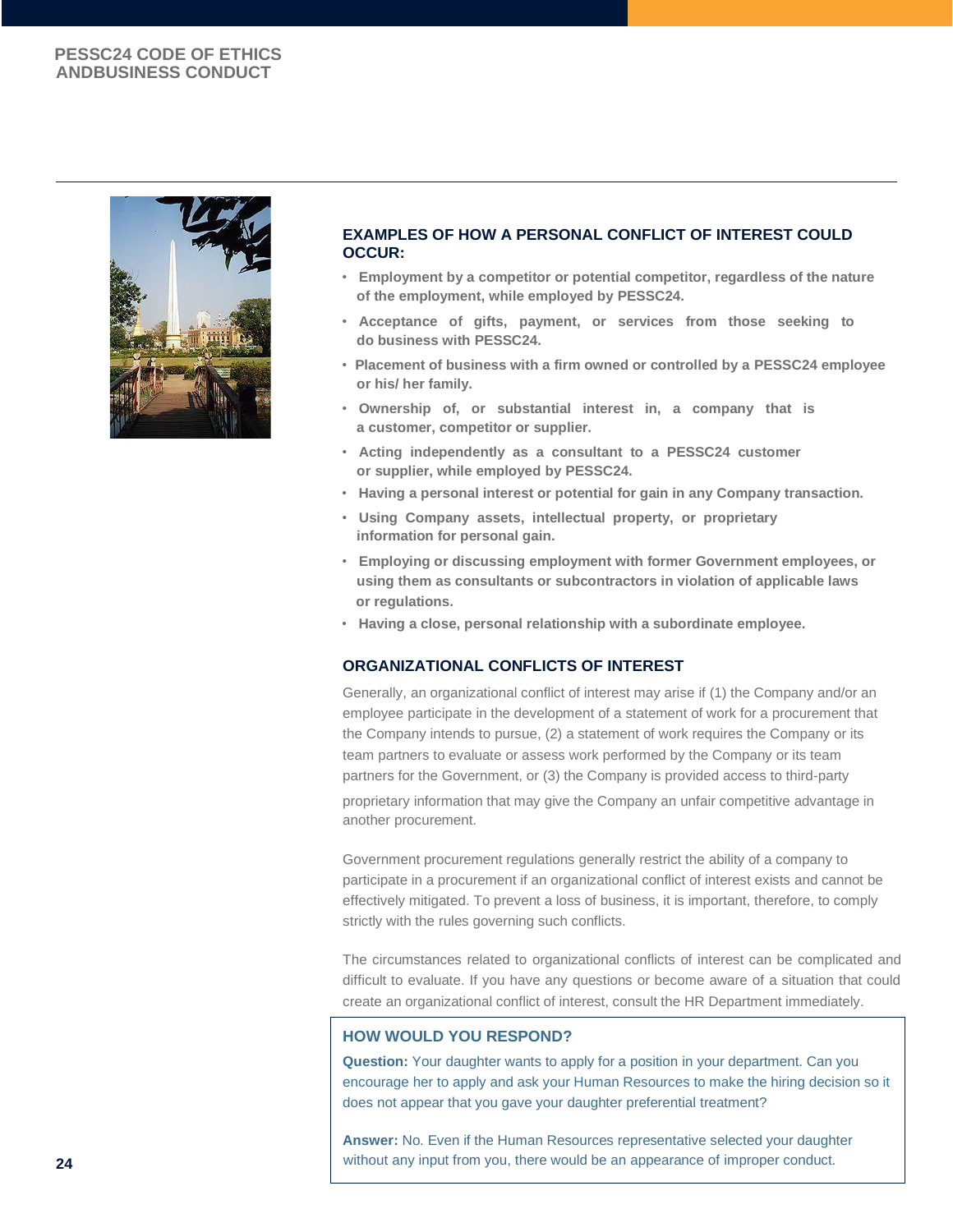Disappointed applicants would not know how the hiring process worked and would justifiably believe that the decision was based on inappropriate factors. Asking the Human Resources representative to consider your daughter's application would be inappropriate and would subject you to disciplinary action, up to termination. Moreover, Company policy prohibits your daughter or any other family member from working in your organization or any part of the Company under your control or influence. Thus, even if your daughter were hired through a wholly impartial process, she could not work in any department you supervise.

#### **HIRE OR RETAIN FORMER GOVERNMENT EMPLOYEES PROPERLY**

*PESSC24 competes fairly for business opportunities. As a result, we do not work*  with former Government employees in any capacity that could violate their duty to *their former agencies or create a conflict of interest.*

You are responsible for ensuring that PESSC24 avoids conflicts of interest in connection with employing or acquiring the services of current or former Government employees.

Employees must comply fully with all laws and regulations pertaining to employing or acquiring the services of Government employees. These rules apply to contact or negotiations with current or former Government employees to discuss their potential employment by the Company or their use as consultants or subcontractors. For this reason, all employees must consult with the Human Resources Department or the HR Department before starting discussions with current or former Government employees or military personnel regarding service with PESSC24 as an employee or consultant. Applicable laws and regulations also restrict the roles and responsibilities that former Government employees may perform on our behalf after joining the Company.

The laws and regulations governing the hiring and employment of former Government employees are complex and the penalties for violations can include civil and criminal sanctions. The restrictions are particularly significant for current and former Government ―procurement officials.‖ As a result, personnel hiring on behalf of PESSC24 must require the following current or former Government candidates for hire to obtain an ethics advisory opinion from the relevant Government agency's Designated Agency Ethics Official (DAEO): (1) those who are or have been procurement officials; (2) those who have had or currently have personal and substantial involvement in any procurement or program involving PESSC24; or (3) those who have had or currently have any direct or indirect administrative operating responsibility for PESSC24 programs or contracts. These DAEO determinations are made routinely and should clearly outline any prohibitions or restrictions associated with a candidate for hire. No employment discussions or offer of employment may be made to former or current Government employees in these categories, verbally or in writing, prior to receipt, review, and clearance of the DAEO letter by the HR Department.

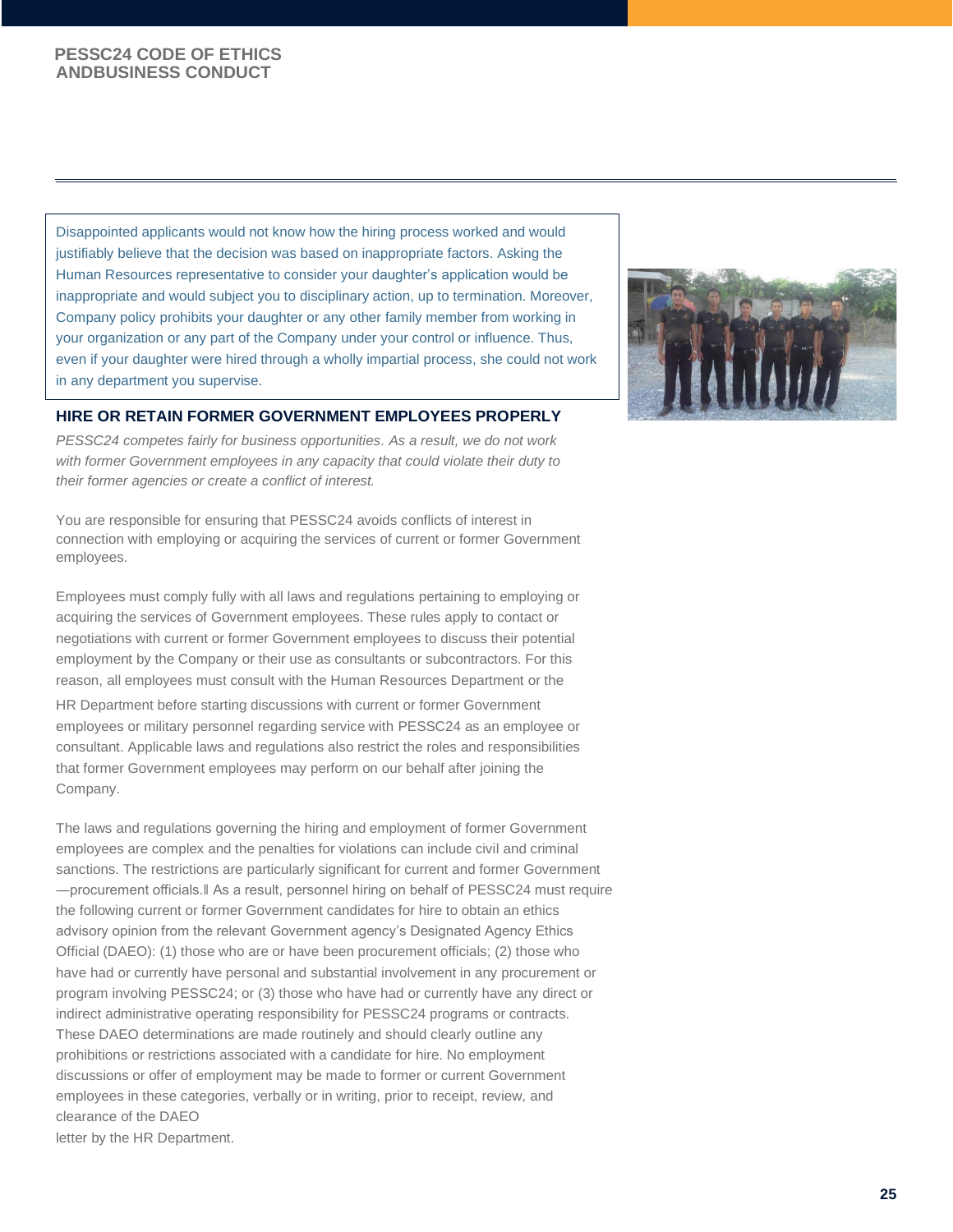#### **HOW WOULD YOU RESPOND?**

**Question:** A contracting officer tells you at the end of a meeting that she is interested in a position in the private sector and asks if PESSC24 is hiring. What should you tell her?

**Answer:** You should tell her that you understand there are numerous federal laws limiting PESSC24 ability to hire or even to discuss employment with Government officials. You should refer her request to your senior Human Resources representative for discussion with the HR Department. No discussions whatsoever regarding possible employment can take place until you receive clearance from the HR Department.

#### **RETAIN CONSULTANTS AND OTHER PARTIES PROPERLY**

*PESSC24 has established specific procedures to ensure that we engage consultants and other third parties who meet our high ethical standards. These procedures affirm that the engagement complies with all governing laws. We only engage consultants and other third parties after fully satisfying all applicable Company policies and procedures.*

You may not retain a consultant, representative, or other third-party to conduct business in a manner that is contrary to PESSC24 policies or procedures, or that would circumvent our values and principles. For example, you must not retain consultants, representatives, or other third parties for the purpose of paying bribes or kickbacks, engaging in industrial espionage, obtaining the proprietary data of third parties without authority, or improperly gaining inside information or influence.

Employees are responsible for seeking advice from the HR Department prior to engaging an international or domestic consultant. Consultants and representatives must certify their willingness to comply with this Code, PESSC24 policies and procedures, and all applicable laws and regulations.

#### **HOW WOULD YOU RESPOND?**

**Question:** You plan to enter into a contract to retain an agent to act for PESSC24 in a country in which we plan to pursue several new contracts. We are not currently operating in the country. You have carefully screened candidates and selected a potential agent based on strong recommendations you received from several trusted people operating in the country. Is your due diligence complete?

**Answer:** No. There is a formal and robust due diligence process that must be followed. In addition, Company policy requires that the potential agent review and agree to comply with the provisions of this Code, the relevant Company policies, and specific contractual provisions. You must follow the Contracts Department's due diligence process and the HR Department's Foreign Corrupt Practices Act (FCPA) due diligence process to ensure that the retention of this agent will not harm PESSC24's reputation or business standing, violate the FCPA, or trigger the anti-bribery provisions of the country in which the agent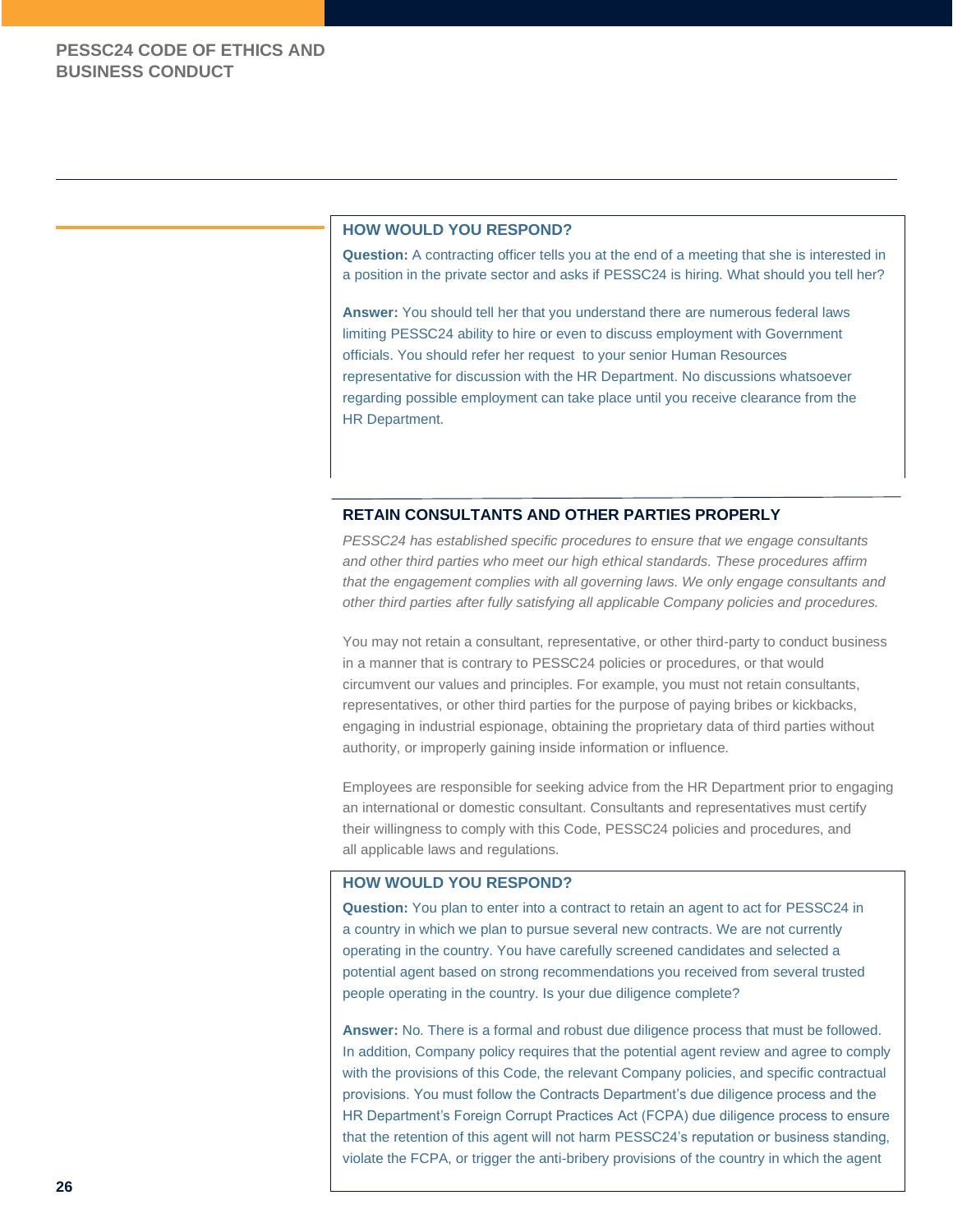will operate. You must contact the HR Department to undertake proper due diligence under the FCPA. Please raise any questions regarding this policy or any other steps necessary to retain a foreign agent with the HR Department prior to engaging any agent.

#### **OBLIGATIONS OF DEPARTING AND FORMER EMPLOYEES**

*In the course of your employment, you may obtain equipment and information intended to help you perform your job. You cannot use that equipment or information after*

*your employment is concluded. Moreover, your obligation to protect PESSC24 proprietary information remains in effect. For these reasons, at the conclusion of your employment, you must promptly return all Company provided tools, equipment, and data in your possession and continue to preserve the confidentiality of all Company proprietary information you learned during your employment.*

Your obligations to comply with this Code and Company policies and procedures remains in effect even after your employment with PESSC24 ends. The following requirements apply to all current, departing, and former PESSC24 employees:

- **When leaving or retiring, you must ensure that you return all Company property in your possession, including all records and equipment.**
- **You may not breach any employment condition or agreement you have entered with PESSC24.**
- **You may not use or disclose PESSC24 non-public information in any subsequent employment.**
- **Current employees may not provide any PESSC24 non-public information to former employees unless authorized. If a former employee solicits non-public information from you, you must immediately notify Security or the HR Department.**

If you are concerned that a former PESSC24 employee is benefiting unfairly from information obtained while employed at PESSC24 or may be inappropriately receiving non-public information, you should immediately contact your supervisor or the HR

Department.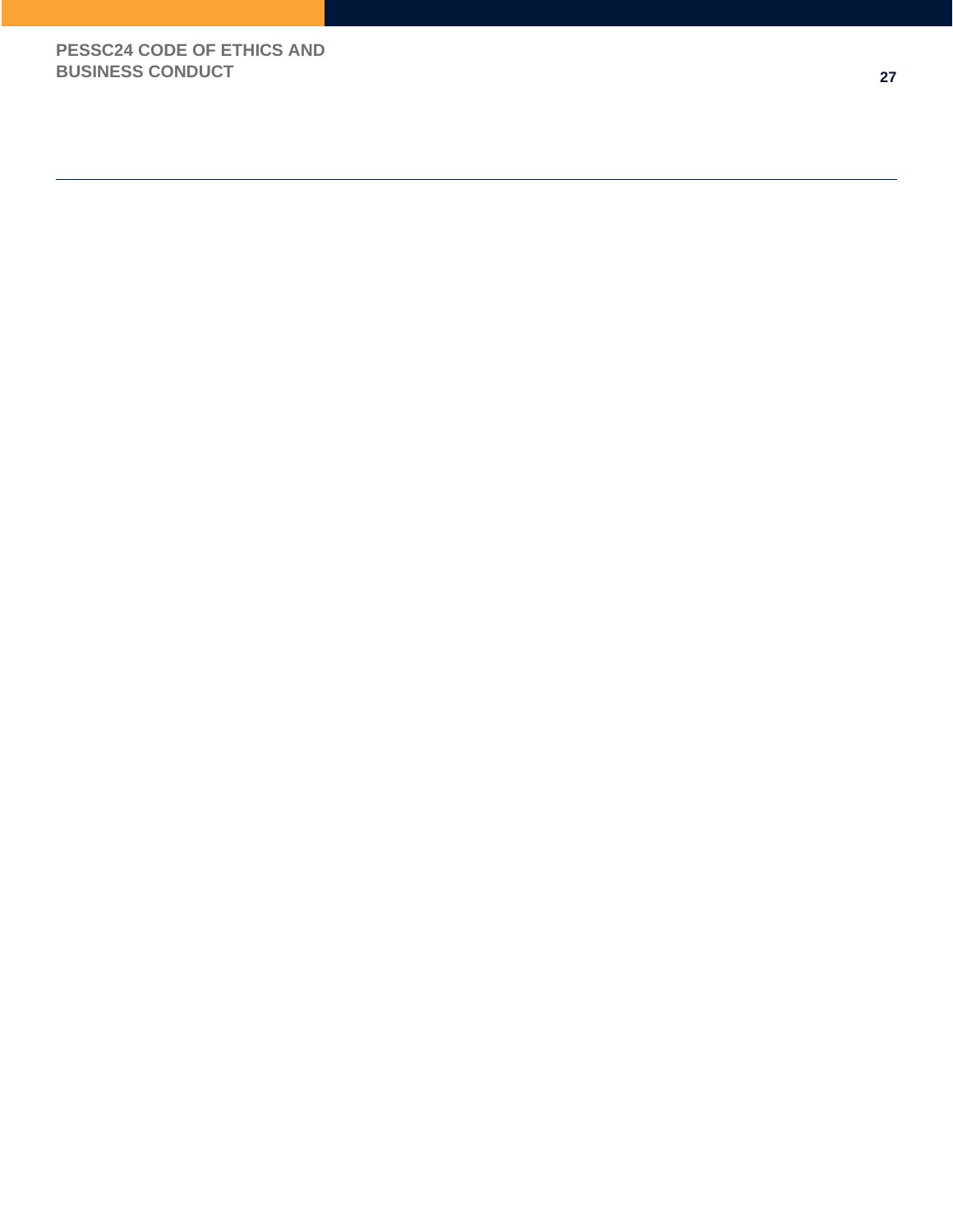

#### **PROTECT PROPRIETARY INFORMATION**

*PESSC24 employees are regularly entrusted with proprietary information and we must treat such information with the appropriate level of care. We do not disclose confidential or proprietary information belonging either to the Company or to others without appropriate authorization. Further, your obligation to protect confidential information survives the conclusion of your employment.*

You may not disclose or receive sensitive information, including Company proprietary information, without proper authorization. You must keep sensitive information, including any proprietary documents, protected and secure. You may disclose sensitive information only if you have proper authorization to do so.

In the course of normal business activities, suppliers, customers, and competitors may sometimes divulge to you information that is proprietary to their business. You may accept or use the proprietary information only if such use or acceptance complies with Company policy. If you receive proprietary information from a supplier, customer, or competitor without proper authorization, such as a non-disclosure agreement, you must immediately bring this disclosure to the attention of the HR Department.

If you have any questions regarding the procedures to safeguard information properly, please consult the HR Department, and in the case of classified information, contact the Security Department.

#### **HOW WOULD YOU RESPOND?**

**Question:** You take public transportation each morning to the office and use the time to catch up on business telephone calls and emails. Is that a problem?

**Answer:** You must make sure that you do not review or discuss confidential business matters in a place or manner where Company proprietary information can be seen or overheard. You should be mindful of your surroundings at all times. You must also charge your time correctly to account for this work.

#### **PROTECT CLASSIFIED AND NATIONAL SECURITY INFORMATION**

*In our jobs, we are often entrusted with classified and national security information. Such information must be protected and may never be disclosed to unauthorized personnel unless approved by the U.S. Government.*

You must take all steps necessary to protect classified and national security information and you must coordinate all activities related to this information with Security and HR Department personnel who have appropriate clearances. It is never appropriate to disclose this information to another person without explicit approval from the U.S. Government.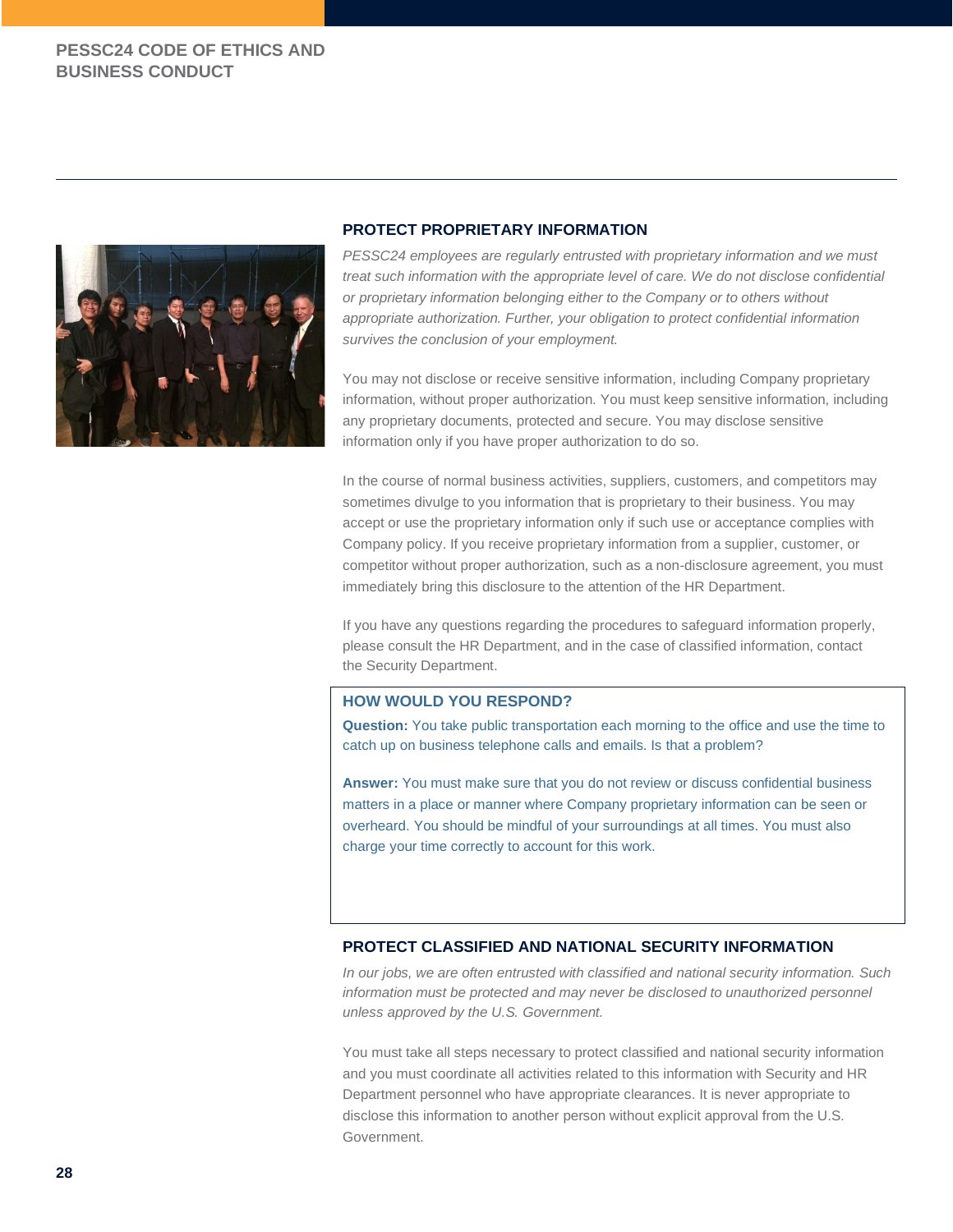### **PROTECT PERSONAL INFORMATION**

*As part of our jobs, we are often allowed access to colleagues' personal information. We understand that this information can be used only for legitimate business purposes. We will safeguard personal information and protect it from unauthorized disclosure or inappropriate use.*

You must not access personal information unless you have a —need to knowll such information for legitimate business purposes and have prior authorization.

If you have access to personal information (including personnel or medical records), you may not disclose such information without proper authorization. You must keep personal information protected and secure in accordance with Company policies, laws, and applicable third-party agreements. No employee may use personal information for any unauthorized purpose.

If you collect or access personal information on behalf of PESSC24, you are responsible for knowing and complying with all applicable laws and policies that govern such activities.

If you believe that personal information has been accessed by an unauthorized person, disclosed inappropriately, used for purposes other than PESSC24 business, or gathered in violation of Company policy or the law, you must immediately bring the relevant facts to the attention of the HR Department.

#### **PROTECT COMPANY AND CUSTOMER PROPERTY**

*Company and customer resources are made available to help employees perform their jobs. These resources can only be used for authorized business purposes. These resources belong to our shareholders and our customers and we have an absolute duty to protect these assets from damage or improper use.*

Each of us owes a special duty to the Company and its customers to use property only for its intended purposes. Use of Company or customer facilities, property, or funds for other than Company business is strictly forbidden unless permitted in published Company policies and procedures or cleared in advance in writing by a corporate officer.

Employees are expected to use Government provided and Company owned property properly. This responsibility requires all employees to use, maintain, account for, and dispose of such property in compliance with Company procedures and supervisory instructions. Failure to satisfy this responsibility may be considered theft.

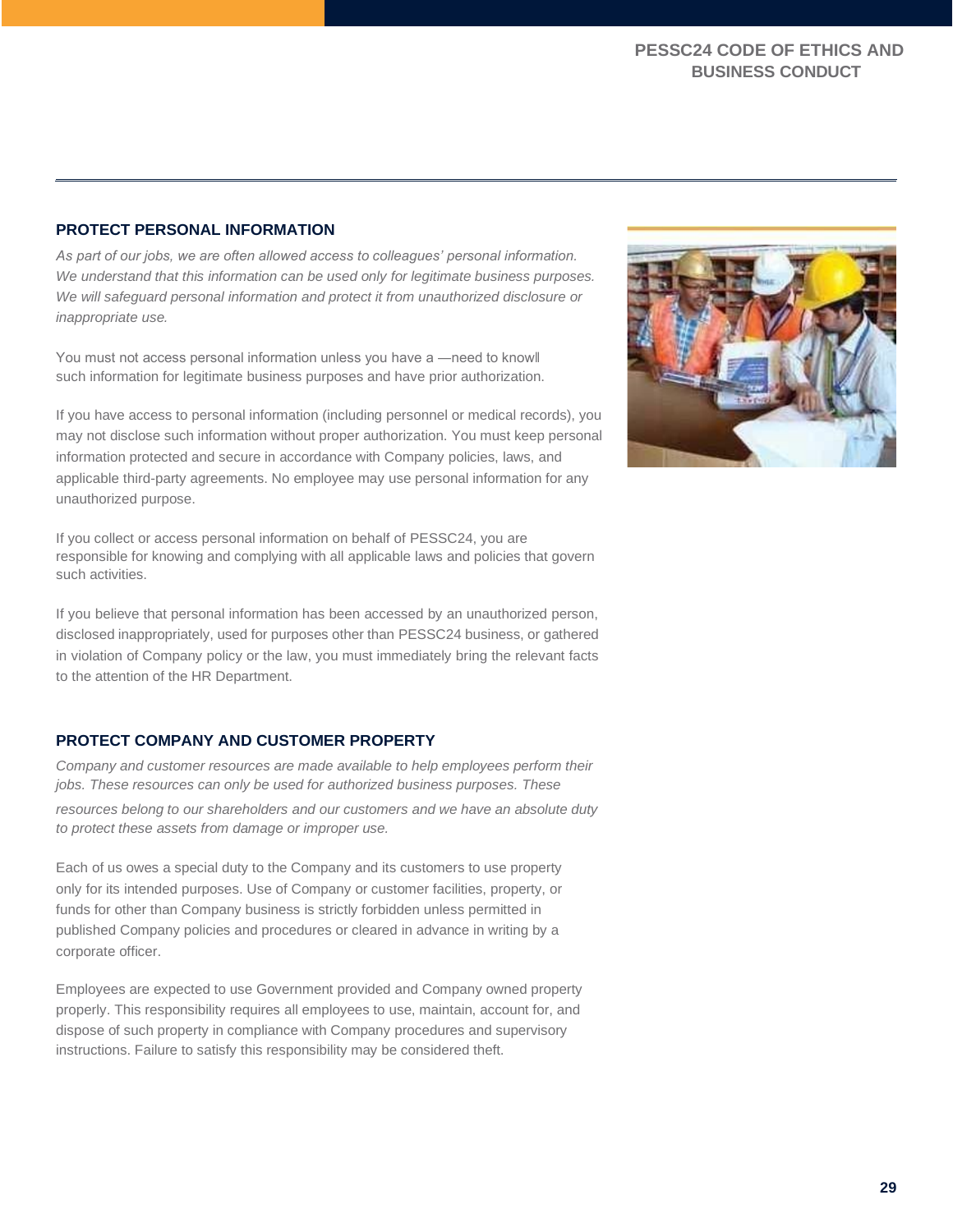Property provided by a customer or a supplier must be used by employees only in accordance with and for the purposes set forth in the relevant contract.

In all cases, Company or Government provided equipment, including technology, computers, software, fax machines, telephones, and email accounts, should only be used for authorized business purposes. You may occasionally use business resources for personal use if the purpose is consistent with Company policy. You may not use Company resources to support a personal business or purpose that would embarrass the Company under any circumstances. Abuse or unauthorized use of the internet is prohibited. In all cases, technology cannot be used for purposes that are disruptive, offensive, embarrassing, or in violation of Company policy or procedure. Example of inappropriate uses of the Internet and email include:

- **Pornographic, obscene, offensive, harassing, or discriminatory content;**
- **Chain letters, pyramid schemes, or unauthorized mass distributions;**
- **Communications on behalf of commercial ventures;**
- **Gambling, auction-related materials, or games;**
- **Large personal files containing graphic or audio materials;**
- **Violations of others' intellectual property rights; and**
- **Malicious software or instructions for compromising the Company's security.**

Employees must take necessary steps to protect the security of Company and/or Government provided technology. Employees must keep access information and passwords confidential. Similarly, employees should use only licensed and approved software on Company systems.

Employees do not have any right of privacy concerning any information that is sent, accessed, copied, deleted from, stored on, received by, or transmitted using Company hardware, software, or network systems, including but not limited to, email, computer disks, voicemail, and all other media. PESSC24 reserves the right to inspect, copy, access, intercept, remove, view, listen to, alter, or disclose at any time any information on its hardware, software, or network systems. Employees should understand that NFID hardware, software, and network systems are intended for business use. All information sent, accessed, copied, deleted from, stored on, received by, or transmitted using any Company equipment, software, or systems is considered Company property, and is not private. Employees have no expectation of privacy related to any information on their computers, including any message or data that has been ―deleted‖ from their computer.

Company credit cards and direct purchase (DPC) cards may only be used for approved business purposes. Employees who use these cards for personal use or unauthorized purchases will be subject to discipline, up to termination of employment.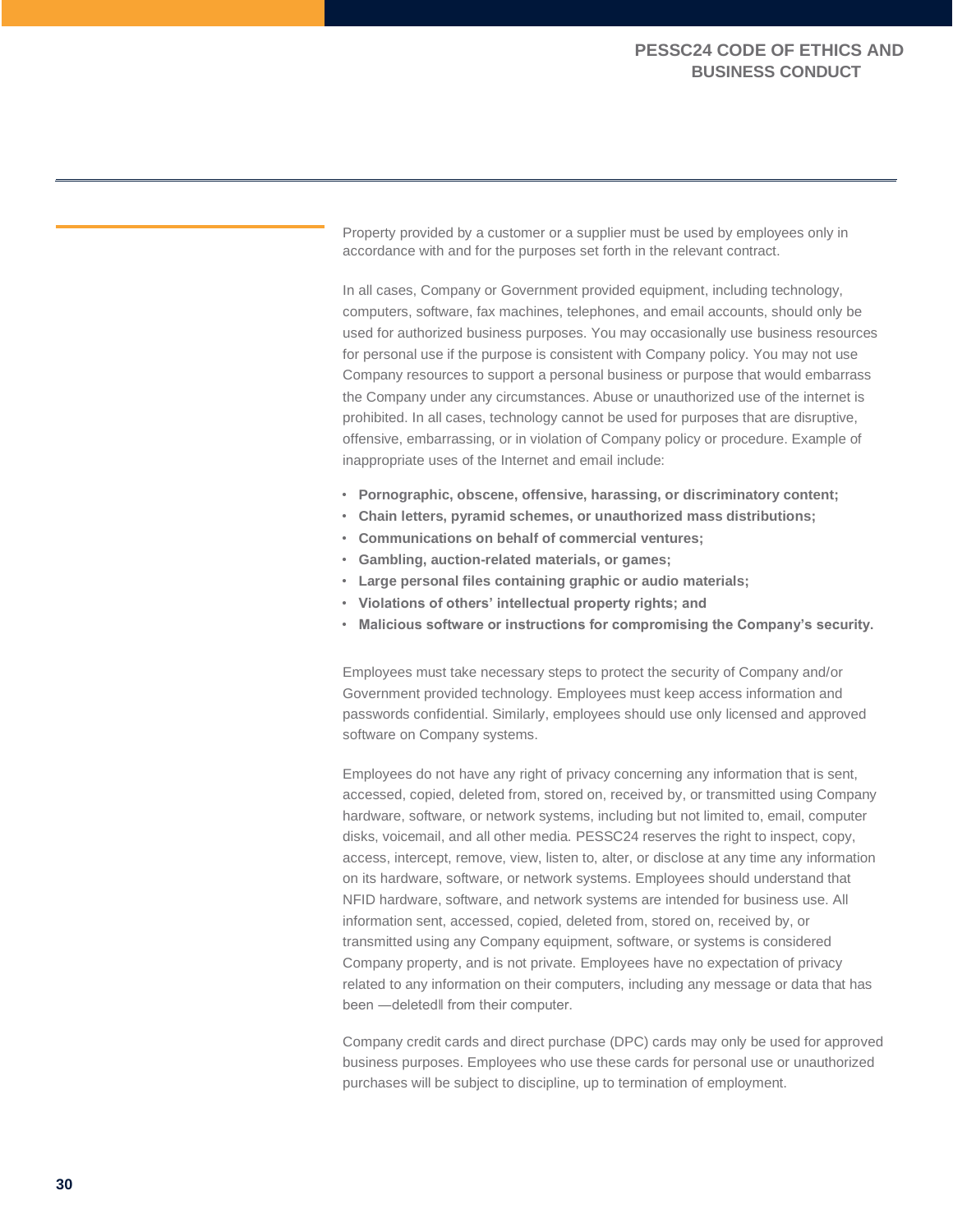#### **HOW WOULD YOU RESPOND?**

**Question:** An employee in the work group you supervise complains that her co-worker is looking at inappropriate suggestive materials on his computer during working hours. She is able to see his monitor and finds the material offensive and inappropriate for the workplace. What can you do?

**Answer:** You should work with your Human Resources Representative and the IT Department to investigate these claims. Employees have no right to privacy regarding their use of Company provided technology, including computers and the Company network. If necessary, therefore, you may want to examine the computer and identify the websites that were viewed. If the employee's complaint is substantiated, the Company will impose appropriate discipline, up to and including termination of employment.

**Question:** You receive a chain letter email from a friend on your Company email address. The email requests that you forward the message to ten people to support a charity. Can you forward the message?

**Answer:** No. Circulating chain letters through company systems or email is prohibited.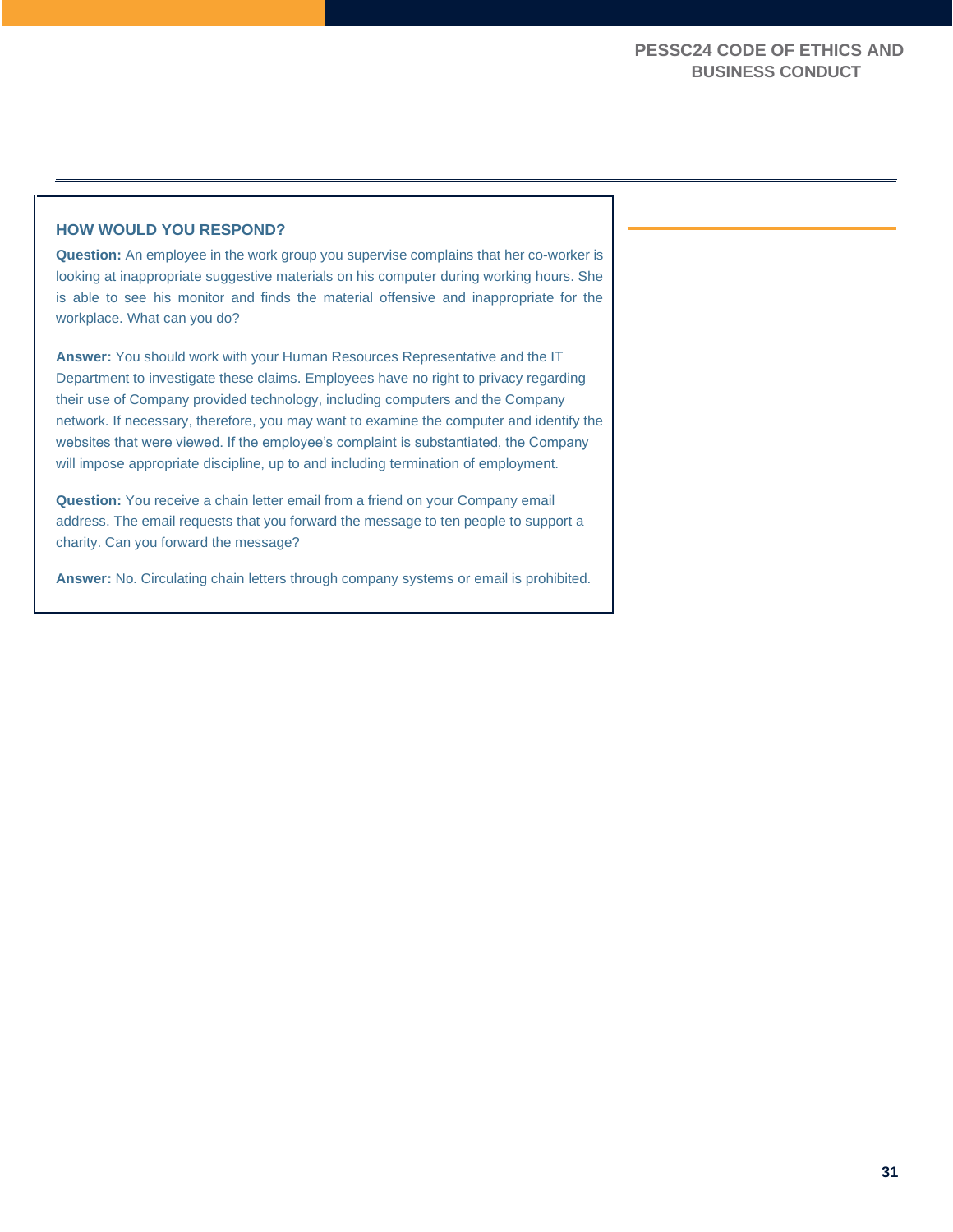

## **PROTECT THE COMPANY'S PUBLIC IMAGE**

*As employees, we must safeguard NFID's reputation and public image. We must ensure that all public statements, including filings with Government agencies, are accurate, complete and clear, and communicated only by authorized Company spokespersons.*

PESSC24 reputation is one of its most valuable assets. Each of us represents the Company to the public. We must all take steps to protect the Company's public image.

All disclosures made in reports filed with any public agency must be current, accurate, complete, timely, and readily understandable. This responsibility rests with all employees, officers, and directors who have responsibility for preparing, drafting, reviewing, editing, or certifying any public reports.

If you receive a request from the news media, you must immediately report this request to the Corporate Communications Department. Employees are not authorized to communicate with the media, any community relations group, or publish articles or books relating to the work performed by PESSC24 without the prior written approval of the Senior Vice President of Strategy & Corporate Development. Unless you receive prior approval, you may never suggest that you are speaking on behalf of PESSC24 when presenting your personal views at community, professional or cultural functions or on the Internet. You may not use the Company brand, logo, or service mark without prior permission from the HR Department.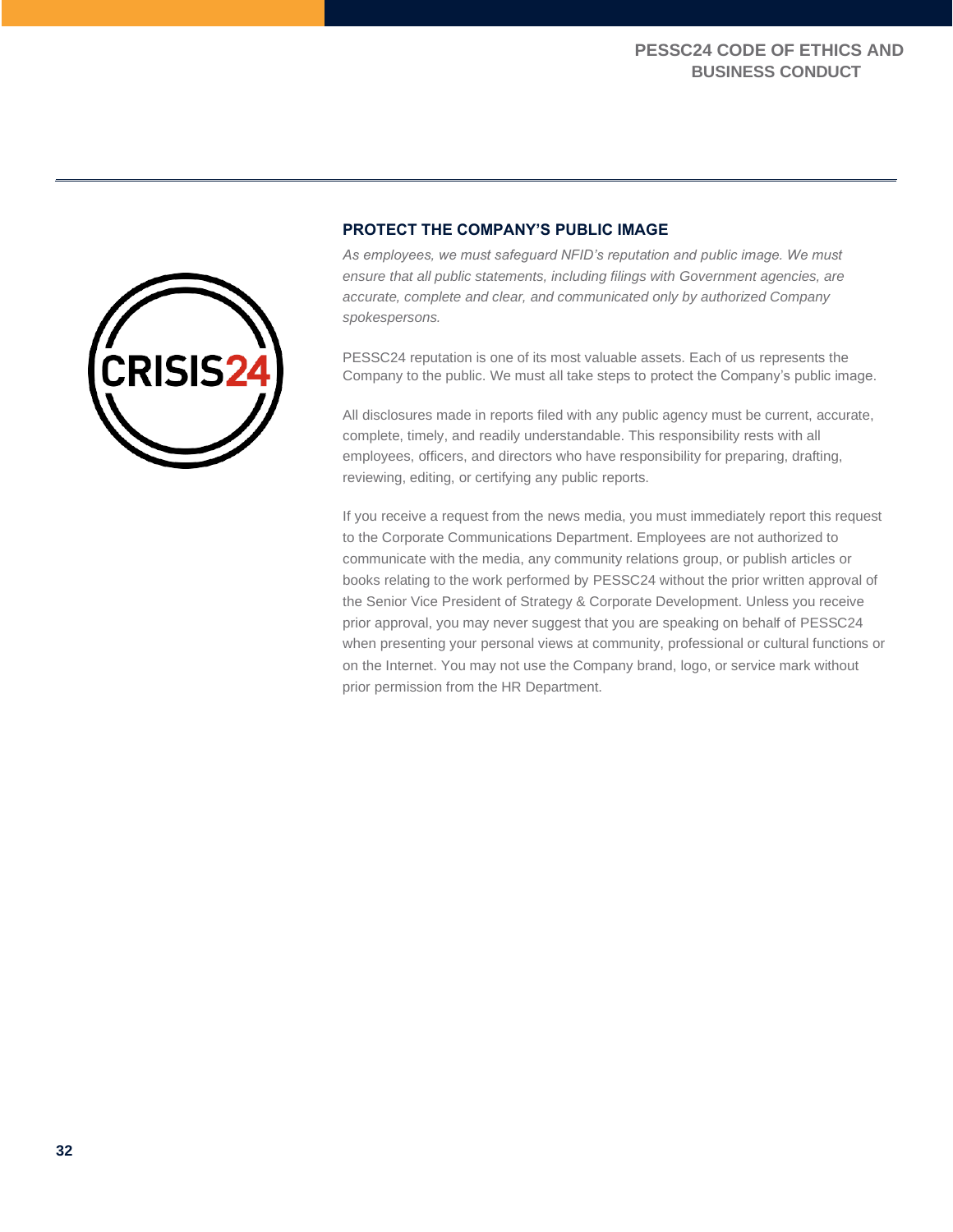



As a professional security Guards he/she will maintain not only his appearance and uniform, but his professional manner as well. Our guards are always respectful to our clients and maintain situational awareness in his/her Area Of Responsibility (AOR).

This **Professional Code Of Conduct** is written to be inculcated in the hearts and minds of all Guards. She/he is a professional by profession. He/she must pledge to protect lives and property of our clients.

#### **All Guards will adhere to the following Code of Conduct:**

- 1. He shall carry with him at all times during his tour of duty his Identification Card and Duty Detail Order (DDO);
- 2. He shall not use his ID Card for other privileges;
- 3. He shall not engage in any unnecessary conversation with anybody except in discharge of his duties or sit down unless required by the nature of his work and shall at all times keep himself alert during his tour of duty;
- 4. He shall refrain from reading newspaper, magazines, book, etc., during actual performance of his duties;
- 5. He shall not drink any intoxicating liquor immediately before and during his tour of duty;
- 6. He shall know the location of the alarm box near his post and sound the alarm in case of fire or disorder;
- 7. He shall know how to operate any fire extinguisher at his post;
- 8. He shall know the location of the telephone and/or telephone numbers of the police precincts as well as the telephone numbers of the fire stations in the local area;
- 9. He shall immediately notify the police in case of any sign of disorder, strike, riot or any serious violations of the law;
- 10. He or his group of guards shall not participate in any disorder, strike, riot, or any serious violations of the law;
- 11. He shall assist the police in the preservation and maintenance of peace and order and in the protection of life and property having in mind that the nature of his responsibilities is to observe and report;
- 12. He shall always be in proper uniform and shall always carry with him his basic requirements, and equipment such as writing notebook, pen, night stick (baton) and/ or radio;
- 13. He shall endeavor at all the times, to merit and be worthy of trust and confidence of the agency he represents and the client he serves.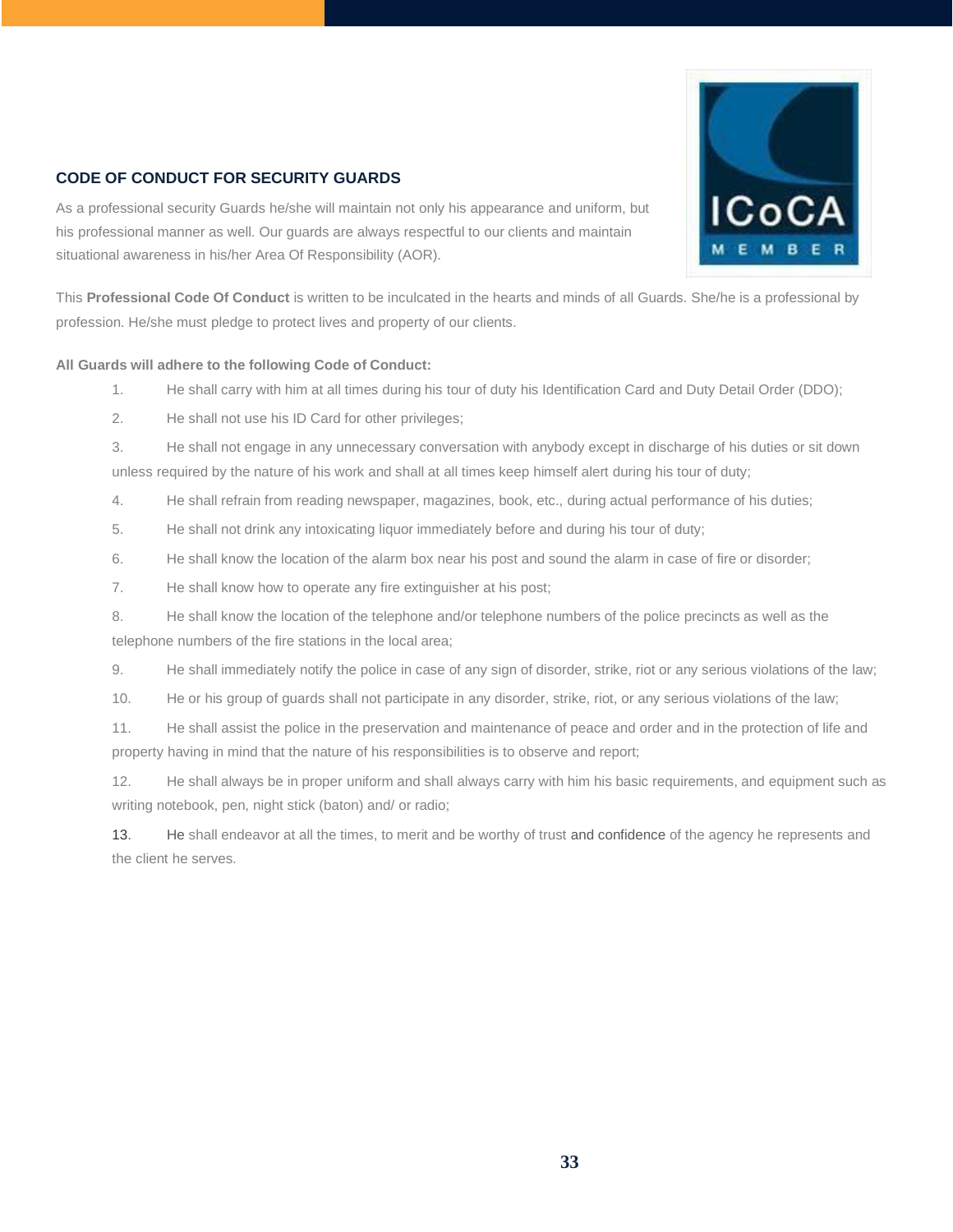#### **INTERACTIONS BETWEEN COMPANIES AND PHOENIX ELITE SECURITY SERVICES™ IN RELATION TO HUMAN RIGHTS**

When contracted to provide security, Phoenix Elite Security Services™ will coordinate with state forces, (law enforcement, in particular) to carry defensive weapons and to consider the defensive local use of force. Given the risks associated with such activities, we recognize the following voluntary principles to guide our conduct:

- 1. Phoenix Elite Security Services™ will observe the policies of the contracting Company regarding ethical conduct and human rights; the law and professional standards of Myanmar; emerging best practices developed by industry, civil society, and governments; and promote the observance of international humanitarian law.
- 2. Phoenix Elite Security Services™ will maintain high levels of technical and professional proficiency, particularly with regard to the local use of force and defensive weapons (batons).
- 3. Phoenix Elite Security Services™ will always act in a lawful manner. The company will exercise restraint and caution in a manner consistent with applicable international guidelines regarding the local use of force, including the UN Principles on the Use of Force and Firearms by Law Enforcement Officials and the UN Code of Conduct for Law Enforcement Officials, as well as with emerging best practices developed by Companies, civil society, and governments.
- 4. Phoenix Elite Security Services™ has policies regarding appropriate conduct and the local use of force (e.g., rules of engagement). Practice under these policies will be monitored by the company and, where appropriate, by independent third parties. Such monitoring will always encompass detailed investigations into allegations of abusive or unlawful acts; the availability of disciplinary measures sufficient to prevent and deter; and procedures for reporting allegations to relevant local law enforcement authorities when appropriate.
- 5. All allegations of human rights abuses by Phoenix Elite Security Services™ should be recorded. Credible allegations should be properly investigated. In those cases where allegations against Phoenix Elite Security Services™ providers are forwarded to the relevant law enforcement authorities, the company will actively monitor the status of investigations and press for their proper resolution.
- 6. Consistent with their function, Phoenix Elite Security Services™ will provide only preventative and defensive services and will not engage in activities exclusively the responsibility of state military or law enforcement authorities. The company will designate services, technology and equipment capable of offensive and defensive purposes as being for defensive use only.
- 7. Phoenix Elite Security Services™ will (a) not employ individuals credibly implicated in human rights abuses to provide security services; (b) use force only when strictly necessary and to an extent proportional to the threat; and (c) not violate the rights of individuals while exercising the right to exercise freedom of association and peaceful assembly, to engage in collective bargaining, or other related rights of Company employees as recognized by the Universal Declaration of Human Rights and the ILO Declaration on Fundamental Principles and Rights at Work.
- 8. In cases where physical force is used, Phoenix Elite Security Services™ will properly investigate and report the incident to relevant agencies. Phoenix Elite Security Services™ will refer the matter to local authorities and/or take disciplinary action where appropriate. Where force is used, medical aid will always be provided to injured persons, including to offenders.
- 9. Phoenix Elite Security Services™ will maintain the confidentiality of information obtained as a result of its position as security provider, except where to do so would jeopardize the principles contained herein.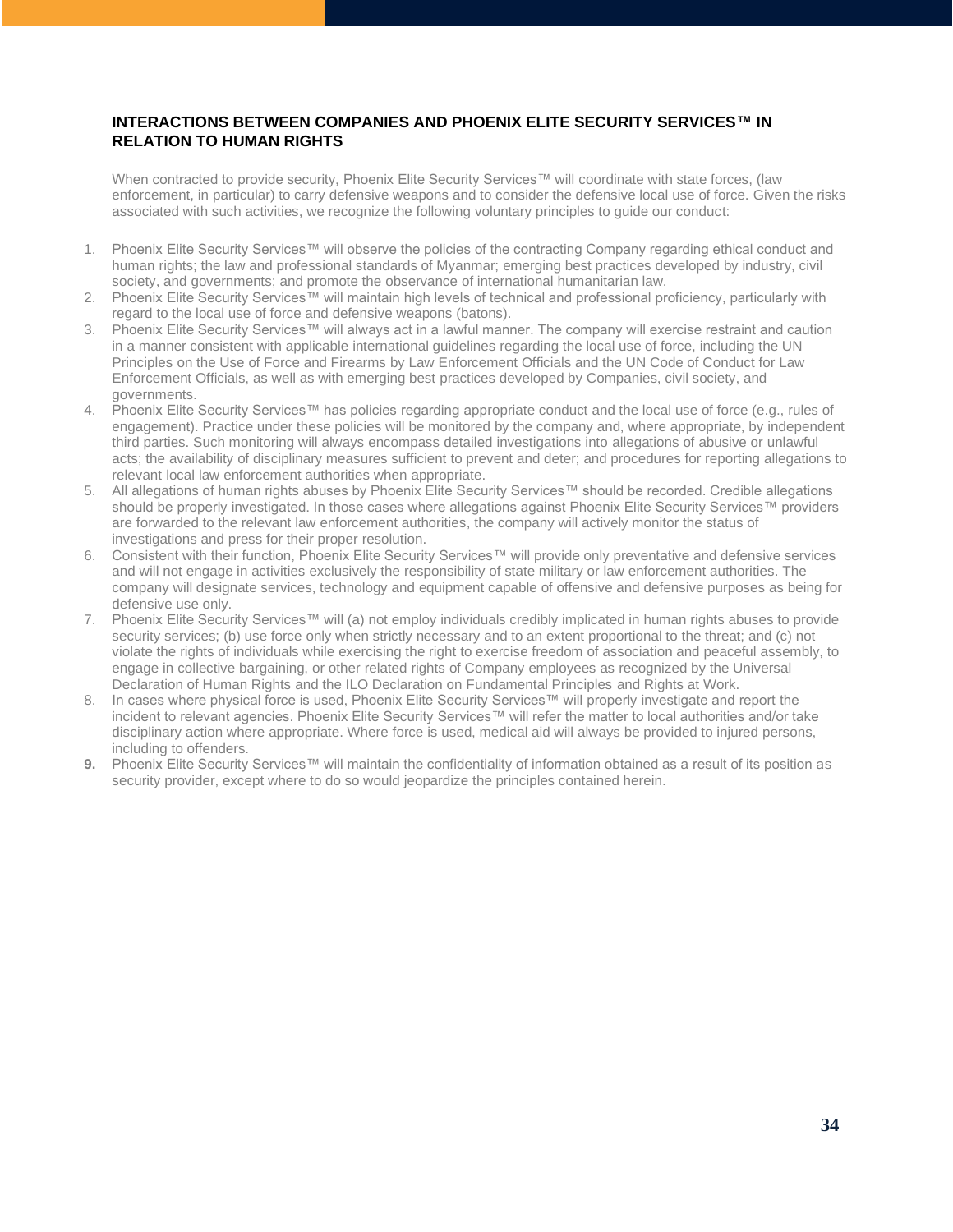#### **HOW WOULD YOU RESPOND?**

**Question:** You arrive on post and clock in. You are relieving another guard when you smell beer on his breath. What should you do?

**Answer:** You should immediately notify your supervising guard or the main office. A guard drinking on post could jeopardize the contract and PESSC24 relationship with the client.



VIP/Exec/Diplomatic Protection/Uniformed Guards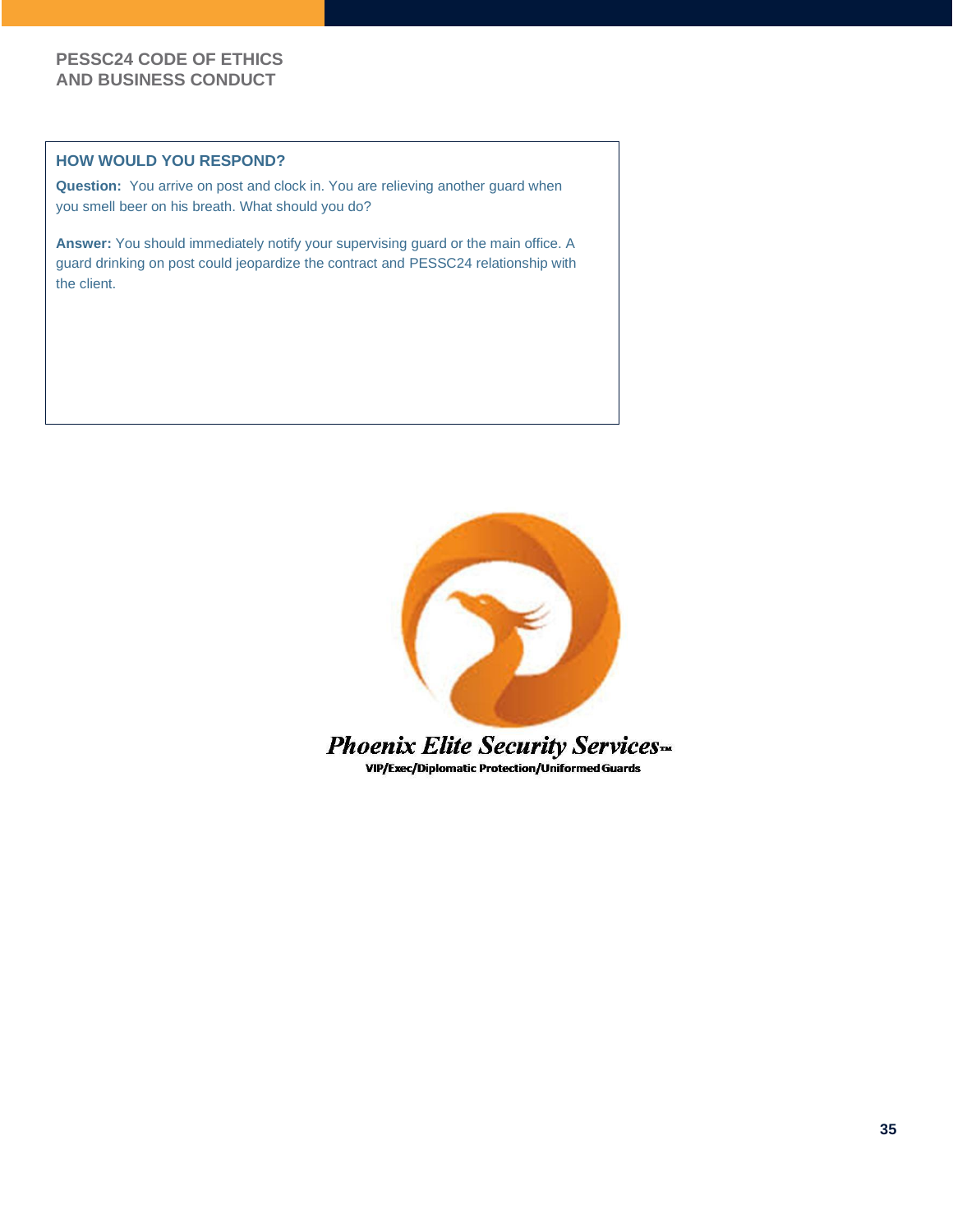#### **COMPLETE MANDATORY TRAINING**

*The HR Department will establish mandatory training to ensure that all employees, directors, and others have a complete understanding of the requirements that affect their positions. Employees are required to look for training announcements and to complete all training in a timely manner.*

PESSC24 expects all employees and members of the Management Team to complete all compliance training applicable to their positions. Completion of assigned training requirements is a condition of continued employment with the Company. Employees who fail to complete assigned training in a timely manner will be subject to discipline, up to and including termination.

#### **HOW WOULD YOU RESPOND?**

**Question:** You receive instructions about a new mandatory compliance training initiative. The employees you supervise are already fully occupied with their contractual obligations. What should you do?

**Answer:** You must take all steps necessary to ensure that employees complete all mandatory training in a timely manner. You should advise employees that compliance training is an essential part of their job and should adjust schedules to make sure employees have sufficient time to satisfy this requirement. You should also monitor employee completion of this training requirement and remind your workforce that employees who fail to complete training within the time period allotted will be subject to discipline, up to and including termination. Finally, you should ensure that all employees correctly charge the time spent completing this training requirement.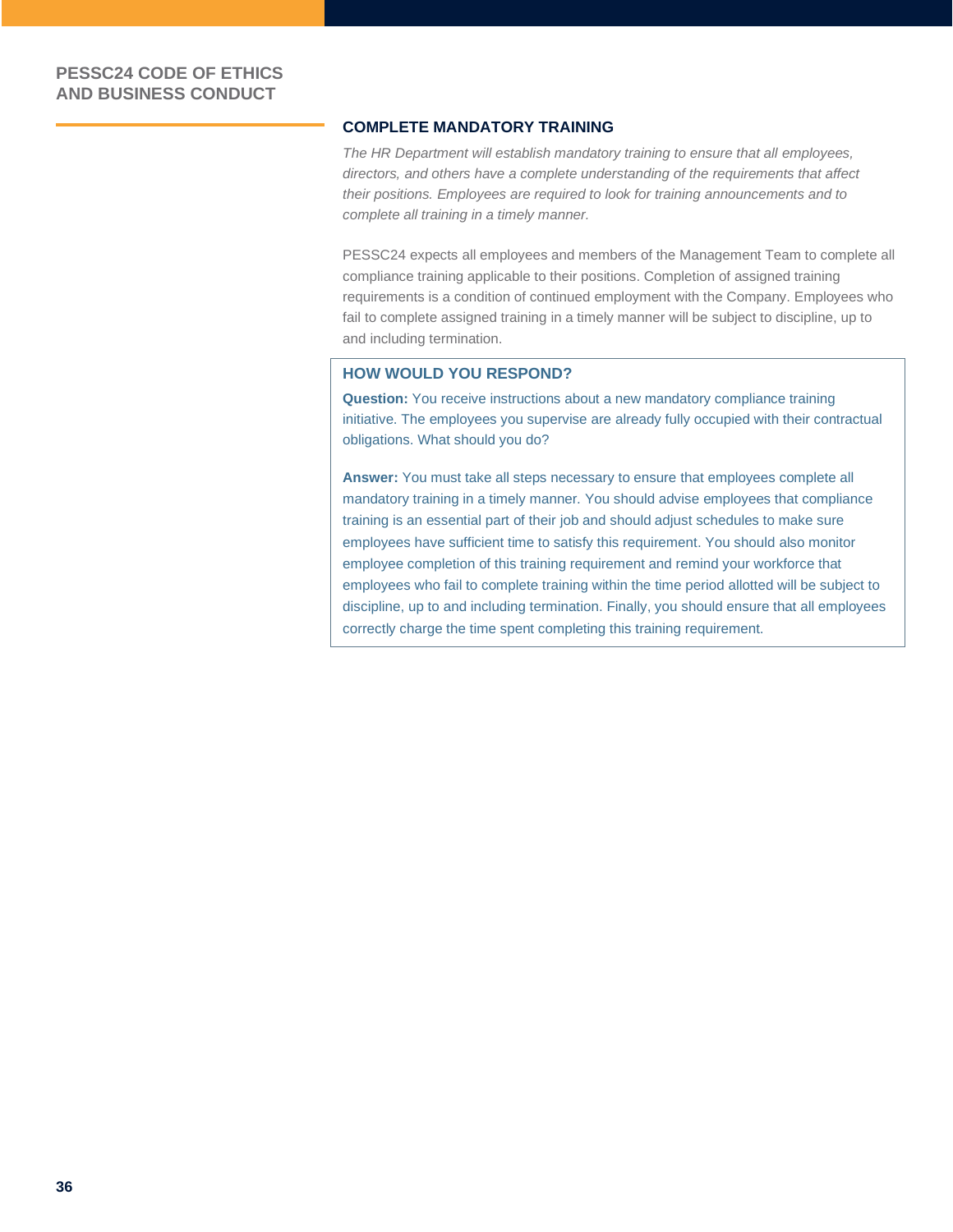# Mandatory Certification

### **MANDATORY CERTIFICATION**

It is PESSC24's objective to operate according to the highest standards of ethical behavior and professional integrity. By signing this form, I affirm my commitment to this objective.

I acknowledge that I have read the Phoenix Elite Security Services CRISIS24 Co. Ltd. Code of Ethics and Business Conduct (2018 edition) and understand it represents the Company's standards with which I am expected to comply. I further understand and acknowledge that:

- **I am responsible for complying with the Code of Ethics and Business Conduct, which sets out the Company's guidelines for workplace behavior and ethics;**
- **I am expected to adhere to the highest moral and ethical standards for business and personal conduct;**
- **I am personally responsible and accountable for my actions and must avoid any activity or behavior that may conflict with my duties under PESSC24 Code of Ethics and Business Conduct;**
- **I am required to report any violations or suspected violations of this Code or any Company policy to a supervisor within my chain of command, the Human Resources Department or the Managing Director and can do so anonymously if I so choose;**
- **I should direct any questions concerning this Code to the HR Department; and**
- **Violations of this Code may result in disciplinary action, up to and including termination of employment.**

**Signature** 

Please Print Your Name

**Date** 

Employee Number

Job Title or Classification

Location